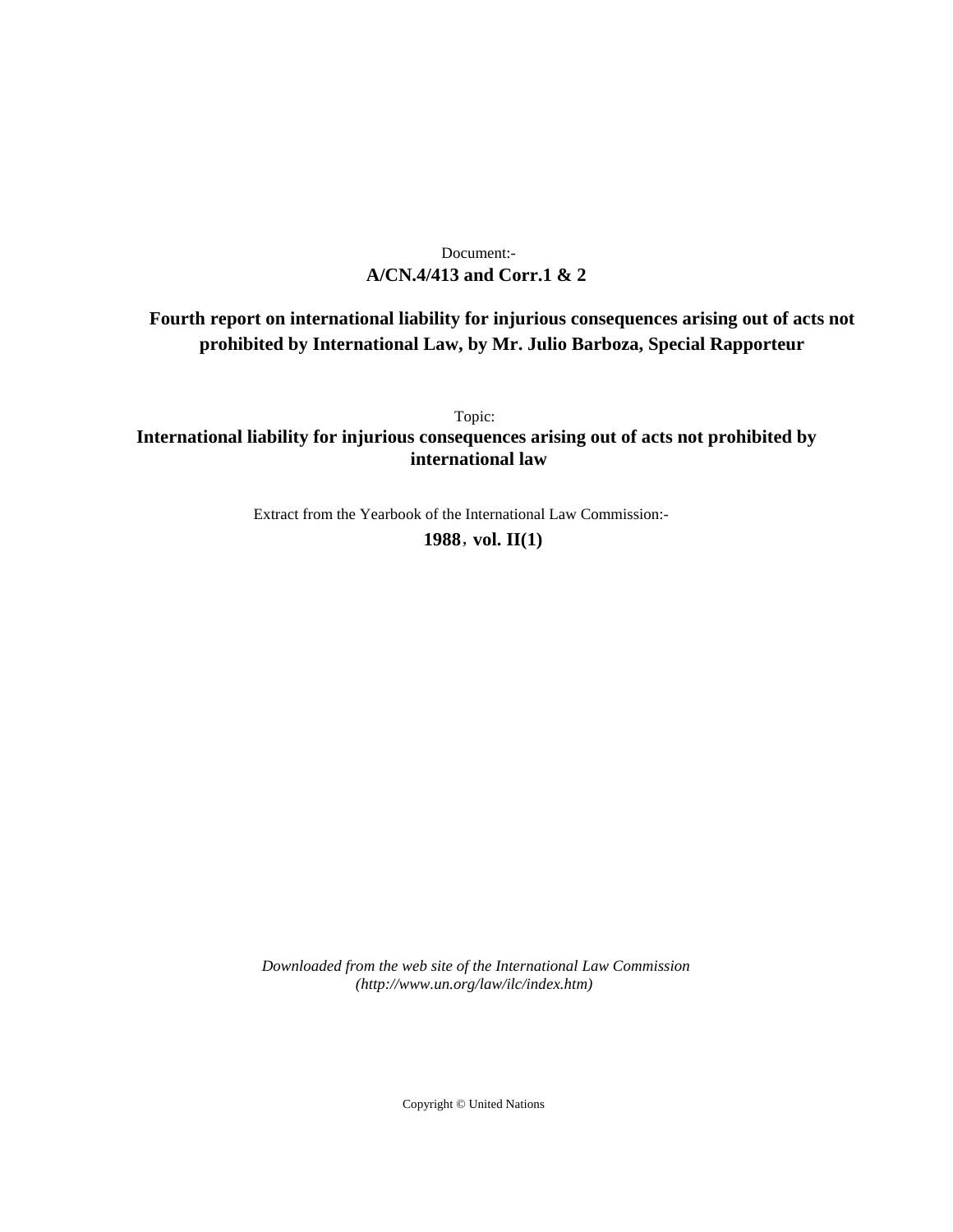# **INTERNATIONAL LIABILITY FOR INJURIOUS CONSEQUENCES ARISING OUT OF ACTS NOT PROHIBITED BY INTERNATIONAL LAW**

**[Agenda item 7]**

## DOCUMENT A/CN.4/413\*

## **Fourth report on international liability for injurious consequences arising out of acts not prohibited by international law, by Mr. Julio Barboza, Special Rapporteur**

*[Original: Spanish] [6 April 1988]*

## **CONTENTS**

| Section        |                                                                                                                                                                     | Paragraphs | Page |  |
|----------------|---------------------------------------------------------------------------------------------------------------------------------------------------------------------|------------|------|--|
| I.             |                                                                                                                                                                     | $1 - 17$   | 252  |  |
|                |                                                                                                                                                                     | $1 - 7$    | 252  |  |
|                |                                                                                                                                                                     | $8 - 15$   | 253  |  |
|                |                                                                                                                                                                     |            |      |  |
| $\mathbf{H}$ . | COMMENTS ON ARTICLES 1 TO 3 (CHAPTER I OF THE DRAFT: GENERAL PROVISIONS)                                                                                            | 18-84      | 255  |  |
|                | A. Article 1.                                                                                                                                                       | $18-21$    | 255  |  |
|                |                                                                                                                                                                     | $22 - 55$  | 255  |  |
|                | 1.                                                                                                                                                                  | 22-31      | 255  |  |
|                |                                                                                                                                                                     | $22 - 23$  | 255  |  |
|                |                                                                                                                                                                     | $24 - 31$  | 256  |  |
|                | 2.                                                                                                                                                                  | 32         | 257  |  |
|                | 3.                                                                                                                                                                  | $33 - 54$  | 257  |  |
|                |                                                                                                                                                                     | 33         | 257  |  |
|                |                                                                                                                                                                     | 34-36      | 257  |  |
|                |                                                                                                                                                                     | 37-43      | 257  |  |
|                | (d) Risk and injury $\ldots$ $\ldots$ $\ldots$ $\ldots$ $\ldots$ $\ldots$ $\ldots$ $\ldots$ $\ldots$ $\ldots$ $\ldots$ $\ldots$ $\ldots$ $\ldots$ $\ldots$ $\ldots$ | 44-48      | 259  |  |
|                |                                                                                                                                                                     | 49         | 259  |  |
|                |                                                                                                                                                                     | $50 - 54$  | 259  |  |
|                | 4.                                                                                                                                                                  | 55         | 260  |  |

<sup>\*</sup> Incorporating document A/CN.4/413/Corr.1.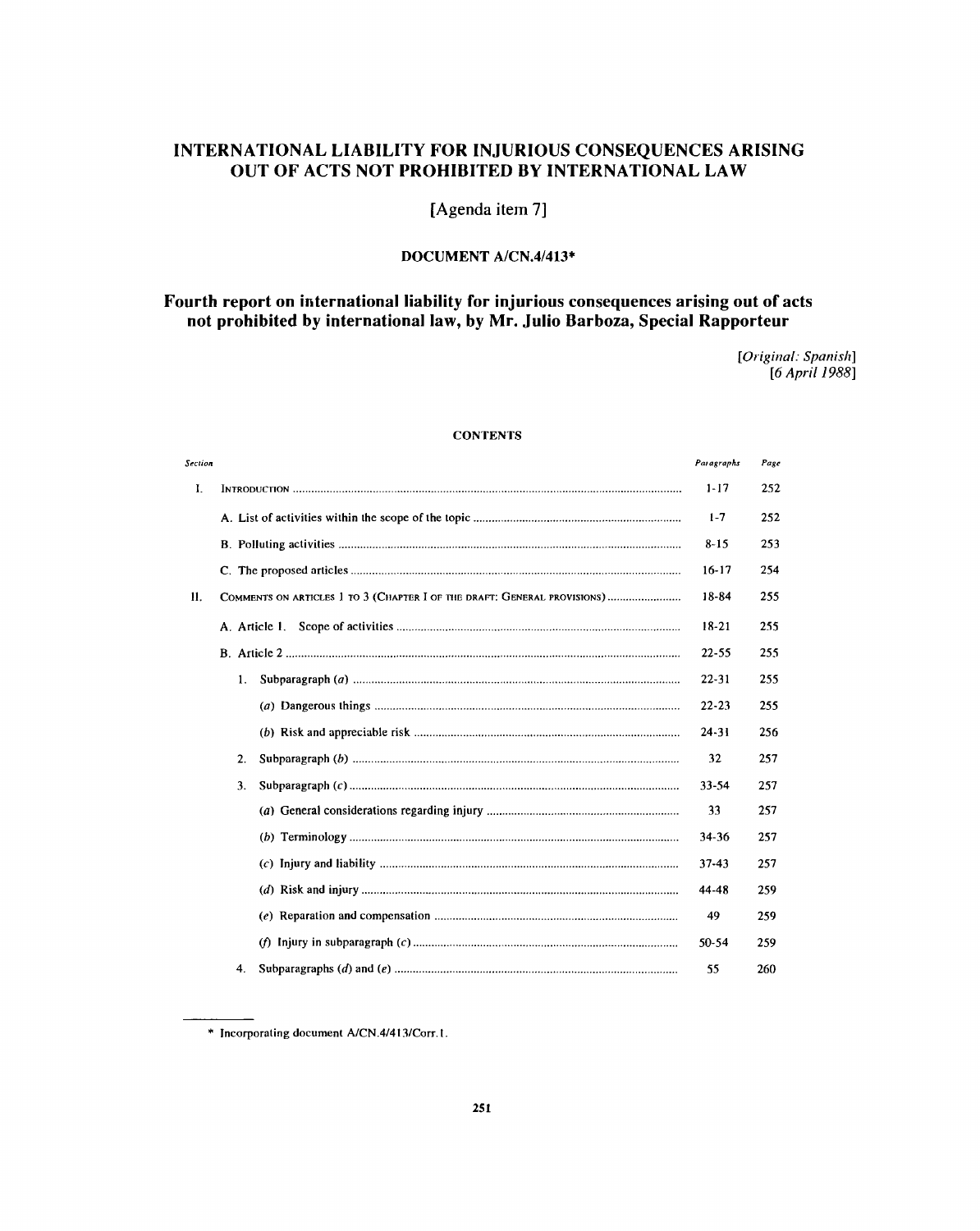| Section  |                |            |         |            | Page       |
|----------|----------------|------------|---------|------------|------------|
| C.       |                |            |         | 56-84      | 260        |
|          | L.             |            |         | 56-59      | 260        |
| 2.       |                |            | 60      | 261        |            |
| 3.       |                |            | $61-70$ | 261        |            |
| 4.       |                |            | 71-77   | 262        |            |
| 5.       |                |            | 78-81   | 263        |            |
|          | 6.             |            |         | 82-84      | 263        |
|          |                |            | 85-116  | 264        |            |
| A.<br>В. |                |            | 85-91   | 264        |            |
|          |                |            | 92-116  | 264        |            |
|          | $\mathbf{1}$ . | Article 6. |         | 92-95      | 264        |
|          | 2.             | Article 7. |         | $96 - 100$ | 265        |
|          | 3.             | Article 8. |         | 101-102    | 265        |
|          | 4.             | Article 9. |         | 103-111    | 266        |
|          | 5.             |            |         | 112-116    | 266        |
|          |                |            |         |            | Paragraphs |

## **I. Introduction**

#### **A. List of activities within the scope of the topic**

1. Some members of the International Law Commission and some representatives in the Sixth Committee of the General Assembly suggested that a list should be drawn up of activities which, because they are dangerous, are covered by the present topic. This would enable the present articles to deal with more specific concepts and would thereby facilitate their acceptance by States.

2. The main objection to this suggestion was that the provisions of such a list would soon become obsolete, in view of the acceleration of technological development and the constant appearance of new, dangerous activities, as has been seen recently. There are, however, other, very important activities that come to mind precisely when one attempts to carry out the suggestion. For example, there are many industrial activities which might be considered dangerous under the criteria proposed below, but it would be very difficult, and perhaps rather pointless, to enumerate each of the industries, for example according to the dangerous substances they handle that might have transboundary effects. This is especially true since, as will be seen clearly, the risks created are contingent on many circumstances. An industrial plant that produces emissions, such as the Trail Smelter, would be included in the list only if the emissions might cross the political boundaries

of a country. The same plant, if located in the interior and at a safe distance from the neighbouring country, might not be included. Nor would the same plant in the same place be included unless a set of simultaneous circumstances occurred, as in the *Trail Smelter* case,<sup>1</sup> where the winds blowing towards the State of Washington made the plant a centre of dangerous activity.

3. It seems clear from the above that practically no specific activity could be included in the absence of qualifications such as the one just noted or something similar. Moreover, to include various activities under the same heading in the list on the basis of some concept taken as a common denominator would give rise to the same charge as that made in connection with the objection to drawing up a list—that of generalizing.

4. However, there are far more important reasons for rejecting this idea, for the aim of the present articles is precisely to place us at a stage prior to the drafting of detailed agreements concerning specific activities. Such agreements would in fact constitute the next stage, arising out of the general obligations laid down by the articles.

<sup>1</sup> United Nations, *Reports of International Arbitral Awards,* vol. Ill (Sales No. 1949.V.2), p. 1905.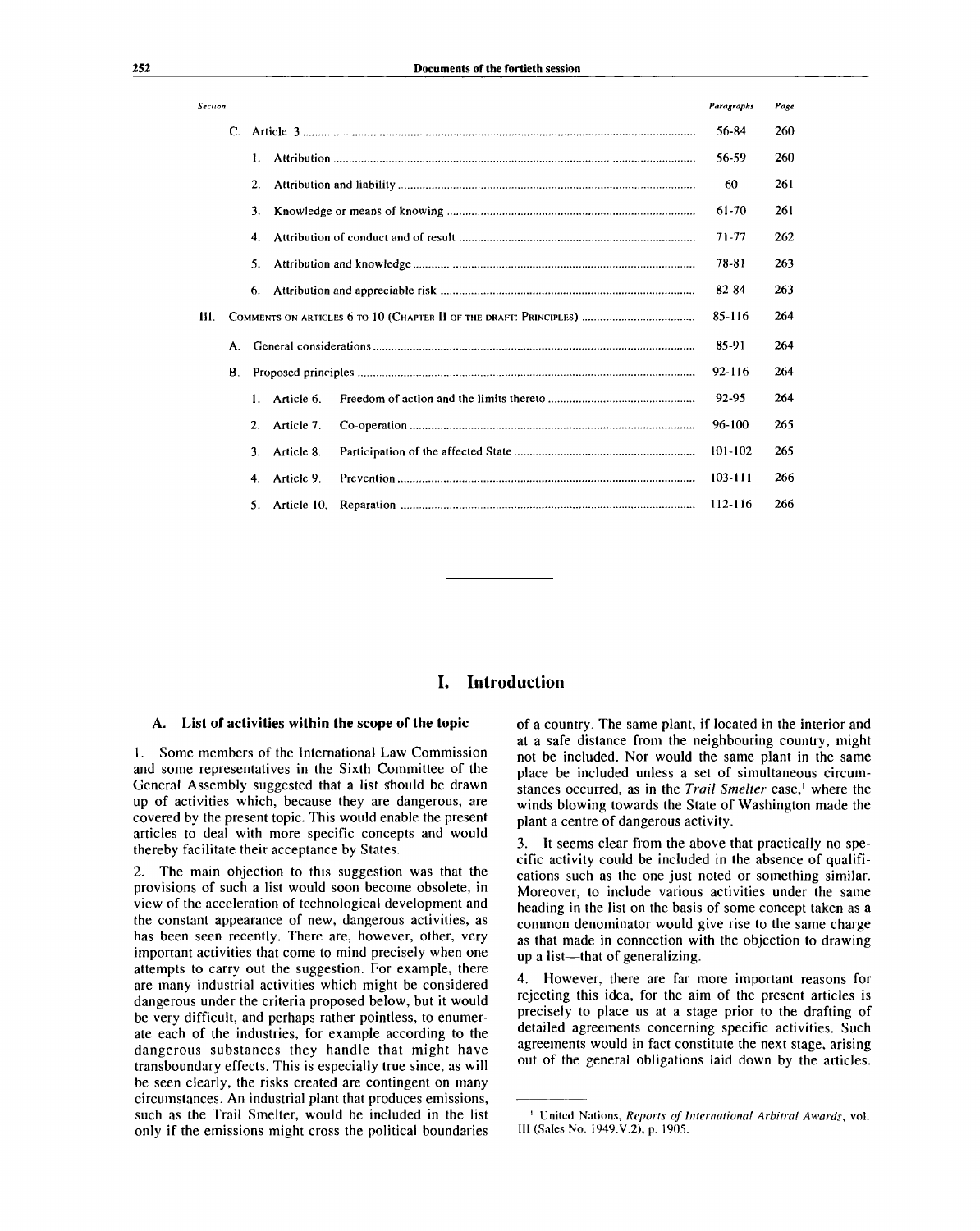The present draft relates to the point where a State, having identified within its borders an activity involving risk, realizes that the continuation of the activity places it in a new situation, together with other States which may be affected.

5. It is essential to remain at that stage in order to meet the fairly modest objectives of the draft, namely, to encourage States to work out agreements regulating the activity, and, in the interim, to establish certain basic, general and minimally exigent duties. There appears to be no doubt—and international practice confirms this—that the State concerned must take precautions to limit the risks as far as possible. In accordance with established principles and practice it would also have a duty to notify and inform States that may be affected. If injury occurs before the establishment of any régime, can anyone deny that it would be just to make some kind of reparation if certain conditions, to be determined in the articles, are met?

The purpose of making a list would be to bring the convention which we are trying to draft into line, as far as possible, with those which regulate particular activities. Clearly, it is easier for States to accept responsibilities where they may be adapted to the specific features of well-known activities, as in the case of the conventions currently regulating certain activities. The present case is different, however, as are the proposed norms. In a specific activity, there are very precise, exacting obligations of prevention, and penalties may be applied if they are not met. Moreover, the full details of reparation are specified. Here, the only obligations are those governed by the general duty to co-operate, namely to notify, inform and prevent. If injury occurs, there is no precisely specified compensation; instead, there is an obligation to negotiate in good faith to make reparation for the injury caused, possibly taking into account various factors such as those set forth in sections 6 and 7 of the schematic outline.<sup>2</sup>

7. Under these circumstances the Special Rapporteur feels that rather than attempting the impossible, and perhaps undesirable, task of equating the situation to be dealt with in the articles with the regulation of specific activities (precisely the second stage towards which the articles are heading), it would be better to provide the most complete definition possible of the activities involving risk that comprise the subject-matter of the topic.

#### **B. Polluting activities**

8. The subject of polluting activities was taken up preliminarily in the Special Rapporteur's second report,<sup>3</sup> to which the reader is referred. It was also taken up in the discussion at the Commission's thirty-ninth session, during which it was noted that polluting activities that produced their effects gradually, cumulatively and continually presented a problem as to their inclusion in the draft.

9. The first question is whether pollution that causes appreciable injury is prohibited by general international

law. If it were, it would not fall within the purview of the topic because we would be dealing with an unlawful act. Moreover, since it is known that certain activities normally produce a certain quantity of pollutants, where there is an increase in these activities in a State, that State is normally in a position to know that by allowing the expansion of the activities it would violate an international obligation.

10. There are undoubtedly various treaty régimes in which there are specific prohibitions of this type, and it seems clear that general international law is not indifferent to appreciable injury caused in this way. For the present, the principle *sic utere tuo* also serves as a guideline in this field. But is there a prohibition at an operative level against acts which give rise to appreciable injury through transboundary pollution? The Special Rapporteur does not think that the Commission would unanimously accept this idea. He therefore believes that it would be wrong to take for granted the aforementioned prohibition as a basis for excluding cases of continuous pollution from the topic.

11. Assuming that polluting activities which cause transboundary injury might not be expressly prohibited in general international law, such activities could be included in the present articles by virtue of the very wording of the title of the topic, which refers to acts "not prohibited".

12. Continuous pollution functions by accumulation. Pollutants that would not cause appreciable transboundary injury in small quantities over a limited period of time can accumulate after a certain period of uninterrupted flow and cause such injury. An activity resulting in substantial transboundary injury cannot be allowed to continue unpunished and without the establishment of some form of regulation. Such regulation would have to be worked out with the participation of the affected State; the State of origin would have to negotiate a régime with the affected State.

13. Another problem, which was barely touched on during the discussion at the last session, has to do with the difficulty of proving the facts in cases of continuous pollution from various sources, whether in the same State or in different States. In practice, the existence of a single polluting activity, as in the *Trail Smelter* case, is far from being the only conceivable situation. What normally happens is that various polluting activities contribute to producing the hazardous or injurious situation. Finally, the presence of a new industrial plant, an increase in production at an existing plant, or the use of certain fuels or new products may cause the level of pollution to rise substantially and exceed the threshold of tolerance. To which State, then, can the injury be attributed? And if there are several States, in what proportions? At times, as in the case of long-range pollution, there is no way of being sure which States are responsible for the undesirable situation.

14. However, upon closer examination, it seems that with this type of continuous pollution, reparation for injury is not the primary concern, especially where a régime such as that of the present articles does not allow the injury to go too far. It is clear that here, instead of obtaining reparation for injury it would be well for the affected State to have the situation examined so as to determine what remedy might be applied. For example, a general measure might be adopted in a certain region in order to reduce the level of transboundary pollution to acceptable proportions.

<sup>&</sup>lt;sup>2</sup> Text submitted by the previous Special Rapporteur in his third report *(Yearbook . . . 1982,* vol. II (Part One), pp. 62-64, document A/CN.4/360, para. 53).

<sup>3</sup>  *Yearbook. . . 1986,* vol. II (Part One), pp. 151-152, document A/ CN.4/402, paras. 30-31 and footnotes 32-33.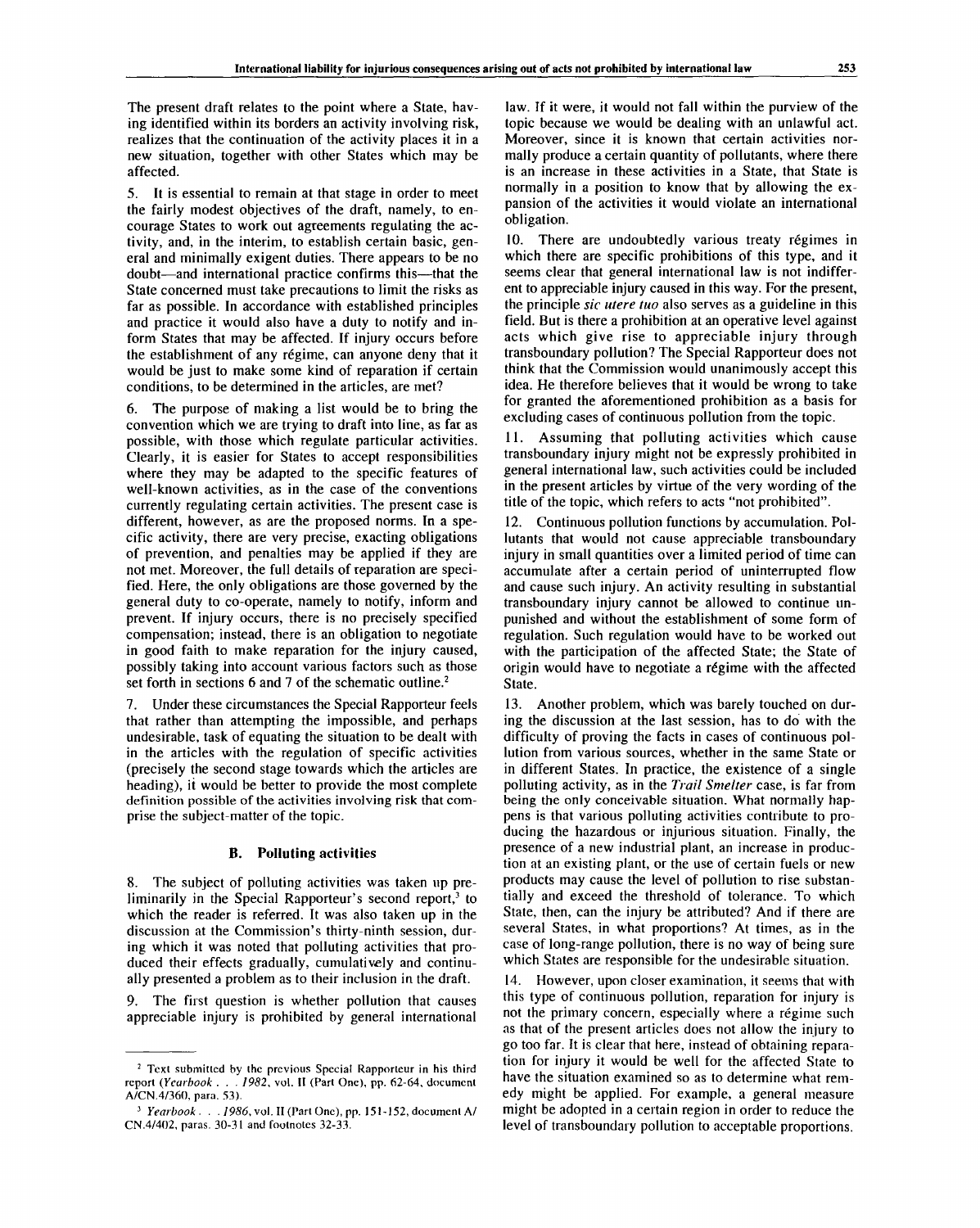Moreover, the problem of proving the facts should not justify abandoning the attempt to deal with the question of continuous pollution; it is better to have a regime of responsibility than to have no juridical structure or concepts to protect the affected State.

15. The question of reparation is, however, very important in the case of accidents, such as the many which have occurred recently and which will undoubtedly continue to occur. But here the problem of proving the facts generally does not exist, because the accident is obvious to all and occurs not only in connection with a specific activity but also in an easily identifiable place. In such cases, it is preferable to have certain guidelines also, to determine whether reparation is appropriate and, if so, what principles and factors might guide the parties in their negotiations to decide what form it should take.

### C. **The proposed articles**

16. The Special Rapporteur proposes that the Commission consider the ten articles presented below. The first five are based on the six presented in his third report<sup>4</sup> and take into account the observations and comments made both in the Commission and in the Sixth Committee of the General Assembly. The other five were, naturally, drafted on the basis of the guidelines emerging from the discussions in those two forums, particularly the significant discussions held in 1987.

17. The articles read as follows:

#### CHAPTER **I**

#### GENERAL PROVISIONS

### *Article 1. Scope of the present articles*

**The present articles shall apply with respect to activities carried on under the jurisdiction of a State as vested in it by international law, or, in the absence of such jurisdiction, under the effective control of the State, when such activities create an appreciable risk of causing transboundary injury.**

#### *Article 2. Use of terms*

**For the purposes of the present articles:**

**(a) (i) "Risk" means the risk occasioned by the use of things\* whose physical properties, considered either intrinsically or in relation to the place, environment or way in which they are used, make them highly likely to cause transboundary injury throughout the process;**

**(ii) "Appreciable risk" means the risk which may be identified through a simple examination of the activity and the things\* involved;**

*(b)* **"Activities involving risk" means the activities referred to in article 1;**

**(c) "Transboundary injury" means the effect which arises as a physical consequence of the activities referred to in article 1 and which, in spheres where another State exercises jurisdiction under international law, is appreciably detrimental to persons or objects, or to the use or enjoyment of areas, whether or not the States concerned have a common border;**

*(d)* **"State of origin" means the State which exercises the jurisdiction or the control referred to in article 1;**

(e) "Affected State" means the State under whose **jurisdiction persons or objects, or the use or enjoyment of areas, are or may be affected.**

### *Article 3. Attribution*

**The State of origin shall have the obligations imposed on it by the present articles, provided that it knew or had means of knowing that an activity involving risk was being, or was about to be, carried on in areas under its jurisdiction or control.**

## *Article 4. Relationship between the present articles and other international agreements*

**Where States Parties to the present articles are also parties to another international agreement concerning activities or situations within the scope of the present articles, in relations between such States the present articles shall apply subject to that other international agreement.**

### *Article 5. Absence of effect upon other rules of international law*

**The fact that the present articles do not specify circumstances in which the occurrence of transboundary injury arises from a wrongful act or omission of the State of origin shall be without prejudice to the operation of any other rule of international law.**

#### CHAPTER **II**

#### PRINCIPLES

#### *Article 6. Freedom of action and the limits thereto*

**States are free to carry on or permit in their territory any human activity considered appropriate. However, with regard to activities involving risk, that freedom must be compatible with the protection of the rights emanating from the sovereignty of other States.**

### *Article 7. Co-operation*

**1. States shall co-operate in good faith in preventing or minimizing the risk of transboundary injury or, if injury has occurred, in minimizing its effects both in affected States and in States of origin.**

<sup>\*</sup> As modified subsequently by the Special Rapporteur at the 2075th meeting (para. 42) (see *Yearbook . . . 1988,* vol. I, p. 221).

<sup>4</sup>  *Yearbook . . . 1987,* vol. II (Part One), p. 48, document A/CN.4/ 405, para. 6.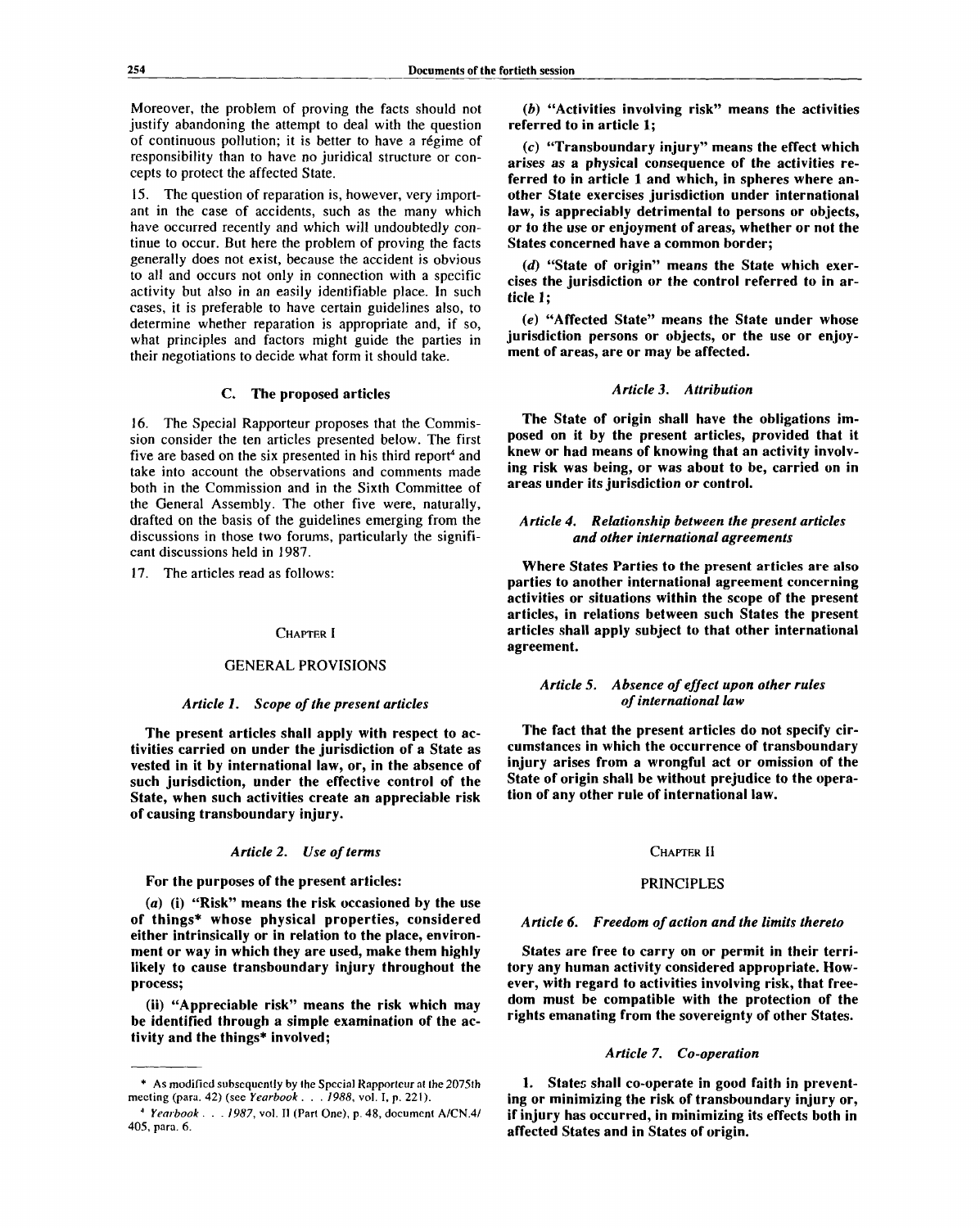**2. In accordance with the above provision, the duty to co-operate applies to States of origin in relation to affected States, and vice versa.**

#### *Article 8. Participation*

**By virtue of their duty to co-operate, States of origin shall permit participation under the present articles by States likely to be affected, so that they might jointly consider the nature of the activity and its potential risks, and determine whether a regime needs to be jointly developed in this area.**

#### *Article 9. Prevention*

**States of origin shall take all reasonable preventive measures to prevent or minimize injury that may result from an activity which presumably involves risk and for which no regime has been established.**

#### *Article 10. Reparation*

**To the extent compatible with the provisions of the present articles, injury caused by an activity involving risk must not affect the innocent victim alone. In such cases, there must be reparation for the appreciable injury suffered, the question of reparation being settled by negotiation between the parties and in accordance with the criteria laid down in the present articles.**

## **II. Comments on articles 1 to 3 (Chapter I of the draft: General provisions)**

#### **A. Article 1. Scope of activities**

18. We have seen that, in the draft, the basis for attributing responsibility to a State is primarily territorial. In principle, therefore, activities involving risk which are undertaken in one territory and cause effects in another territory constitute the starting-point for our submission. The situation becomes complicated, however, if one seeks to situate such activities in all the spheres covered by contemporary international law.

19. There are regions where a State exercises *de facto* jurisdiction, even in violation of international law, as witness the situation of Namibia, where the jurisdiction exercised by South Africa is unlawful. Yet the occupier cannot be relieved of potential responsibility for such activities; hence the need to include in the definition the concept of effective State control. There are also activities which are conducted outside the territory of a State and which must come within the purview of our topic, for example activities carried out on vessels flying the flag of a State, in territories under hostile occupation, or in Mandated, Trust or Non-Self-Governing Territories. Here again, the concept of "territory" does not cover such situations.<sup>5</sup>

20. There are also regions where jurisdiction is exercised by more than one State, for example in the case of innocent passage through the territorial sea of a State, or navigation in its contiguous zone or its exclusive economic zone. Problems of joint jurisdiction may also arise in connection with the continental shelf or outer space.<sup>6</sup> In such cases, if the activity is carried out in the exercise of the jurisdiction enjoyed by a State under international law, it is equated with an activity carried out in the State's own territory.

6  *Ibid.,* p. 16.

21. It is therefore essential to find a formula to cover all these possibilities. The term "territory" would not be adequate. Accordingly, it is proposed to refer to "jurisdiction", which is more comprehensive and includes the exercise of sovereign State rights that are relevant to the draft.<sup>7</sup> The term "control" will continue to be used in reference to territorial areas under the *de facto* and effective control of a State, and in reference to activities carried out by the State itself.

#### **B. Article 2**

#### 1. SUBPARAGRAPH $(a)$

#### (a) *Dangerous things*

22. Activities involving risk would primarily be those entailing the use of things which are intrinsically dangerous, or potentially dangerous because of the place, environment or way in which they are used. Intrinsically dangerous things would include, for example, explosives, radioactive, toxic or flammable materials, or materials which cause damage to the human organism or the environment as a result of contact or proximity. Among the things that may be dangerous because of the place in which the activity is carried on are those used in border areas or in places where the wind would make transboundary effects likely. Among things that may be dangerous because of the environment in which the activity is carried on are those used in the atmosphere or in water, when those environments are conducive to the long-range transmission of effects. Among things that may be dangerous because of the way in which they are used are those used in space or aviation activities, those used in any way that makes it difficult to keep them stable and intact, and those used in large quantities. One example from the last category is crude oil: this substance, which might not be considered dangerous

<sup>&</sup>lt;sup>5</sup> See the study prepared in February 1988 by the Codification Division of the Office of Legal Affairs of the United Nations Secretariat, "Concepts of 'jurisdiction' and 'control' as used in international law and as they may be relevant to the topic International liability for injurious consequences arising out of acts not prohibited by international law" (reprographed), p. 11.

<sup>7</sup>  *Ibid.,* p. 4.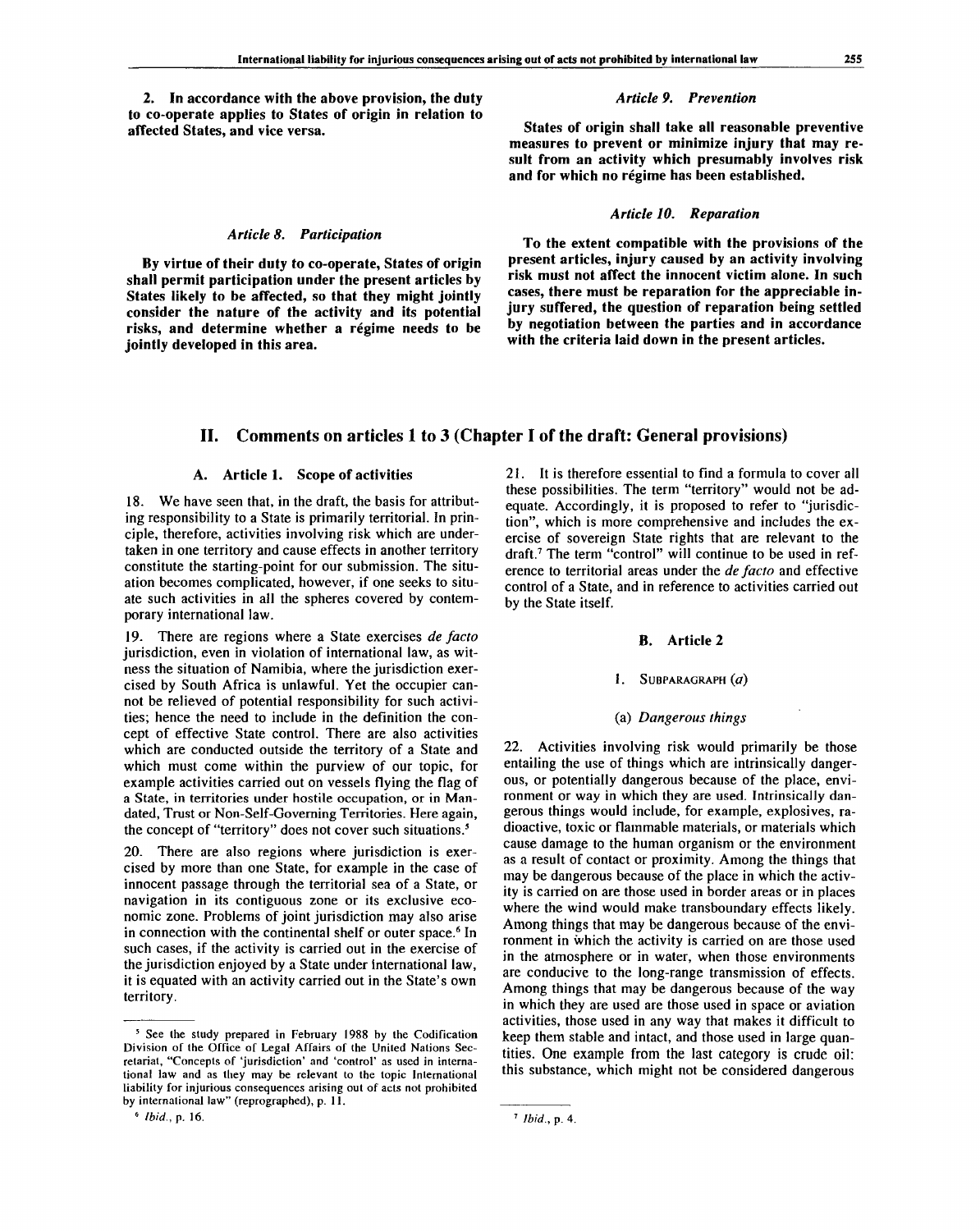when transported in smaller quantities, comes to be considered dangerous when transported in the huge quantities that can be shipped by tankers.

23. Also covered are activities involving things which the word *peligrosa* (dangerous) does not seem to describe adequately, if one is to rely on the definition of *peligro* (danger) given in the *Diccionario de la Real Academia Espanola: "Riesgo o contingencia inminente de que suceda algun maF* (Imminent risk or possibility that some harm might occur). The construction of a dam could hardly be considered a dangerous activity in the normal sense of the term; but it does create a situation, such as the inevitable formation of a crater or lake, which can indeed have adverse transboundary effects. For instance, it might cause excessive evaporation for some reason or other (size of the lake, special microclimate of the site or some other factor) which could change the pattern of rainfall in a neighbouring country. There is also the possibility that, despite precautions taken during construction, there might be an accident that causes flooding in the territory of other riparian States.

#### (b) *Risk and appreciable risk*

24. The basic characteristic, then, is the existence of some risk created by the activities. The risk must relate to the distinct possibility of transboundary injury. That possibility must be identifiable upon preliminary examination, by simply considering the specific properties of the materials in relation to the environment, place or way in which they are used. Of course, this does not exclude risks which are not easily seen but which, for one reason or another, are already known to exist; nor does it exclude from future consideration risks which are hidden and become evident at a later stage.

25. Moreover, as the Special Rapporteur pointed out in his third report, $8$  the risk must be general. In other words, it need not relate to specific cases, since our point of reference is no longer the act but the activity. Thus there is no need for the risk to be related to a particular case, such as a specific voyage by a vessel carrying dangerous things, but to the general risk of the activity: transporting such things.

26. The perception of the risk must be objective; it cannot be the individual and fortuitous perception that may or may not develop in the mind of the operator handling the dangerous things, and therefore no consideration of negligence or fault is involved. The risk must be appreciable according to the normal criteria or standards for the use of the things which are the object or the product of the activity, or the result of the situations created.

27. That is why there is the "appreciable risk" requirement. If there is normally no appreciable risk, and injury occurs nevertheless, would that injury in particular and the activity in general come within the scope of the draft? Let us consider the various possibilities, for the result could have occurred under different circumstances. In the first scenario, injury has been caused by a hidden risk that was not perceptible at first sight, by the unexpected behaviour of a component of the things used, or through the effect of an unknown property of one of those components. In such a case, the injury would be outside the scope of the topic. However, from then on the activity in question would have to be reviewed and, if need be, the mechanisms provided for in the articles would have to be set in motion.

28. Another scenario might involve a supplementary cause: a cause which is not part of the normal chain of causation and which might relate to a fortuitous event or *force majeure.* Such a case may or may not be within the scope of the topic, depending on how strict the concept of liability for risk is to be. If liability is intended to be absolute, it would be possible not to regard such a case as exceptional, or it would be possible to accept only certain types of fortuitous event *or force majeure,* such as civil or international war, as is stipulated in certain conventions. Other exceptional cases might include the victim's negligence or a third party's intention to cause injury.

29. The purpose of including the adjective "appreciable" is to uphold a principle which is discussed later: the principle of protecting the freedom of the State of origin with regard to activities which it carries out or permits in its territory. If this qualification is not included, then virtually any new activity would have to be subjected to scrutiny by States which might be affected, and that would create an unacceptable situation.

What is introduced here is another "threshold" below which, as already noted, there would be no liability; introduced with it is a concept which, like the threshold of "non-appreciable" injury, is not very precise. The fact is that in this area, as in others, quantification is virtually impossible. Moreover, the use of a term of this kind is not without precedent in State practice, for it is to be found in several multilateral conventions on topics similar to that of the present articles.<sup>9</sup> In short, the risk referred to is one which involves a greater than normal likelihood of caus-

<sup>9</sup> For example, the Kuwait Regional Convention for Co-operation on the Protection of the Marine Environment from Pollution (United Nations, *Treaty Series,* vol. 1140, p. 133) contains the following provision:

*"(a)* Each Contracting Stale shall endeavour to include an assessment of the potential environmental effects in any planning activity entailing projects within its territory, particularly in the coastal areas, which may cause *significant risks\** of pollution in the Sea Area;".

The Convention on Long-range Transboundary Air Pollution (E/ECE/1010) provides:

#### *"Article 5*

"Consultations shall be held, upon request, at an early stage between, on the one hand, Contracting Parties which are actually affected by or exposed to a *significant risk\** of long-range transboundary air pollution . .

There are also many precedents for using in multilateral agreements terms which leave some room for interpretation. The aforementioned Kuwait Regional Convention refers in article XI, paragraph (c), to the need to "minimize", i.e. reduce to the minimum, the harmful impact of the contracting States' development projects on the marine environment. One might well ask what the "minimum" is.

Similar terminology is also used in the aforementioned article 5 of the Convention on Long-range Transboundary Air Pollution, in the reference to contracting parties:

<sup>8</sup>  *Yearbook . . . 1987,* vol. II (Part One), p. 50, document A/CN.4/ 405, para. 13.

*<sup>&</sup>quot;Article XI. Environmental assessment*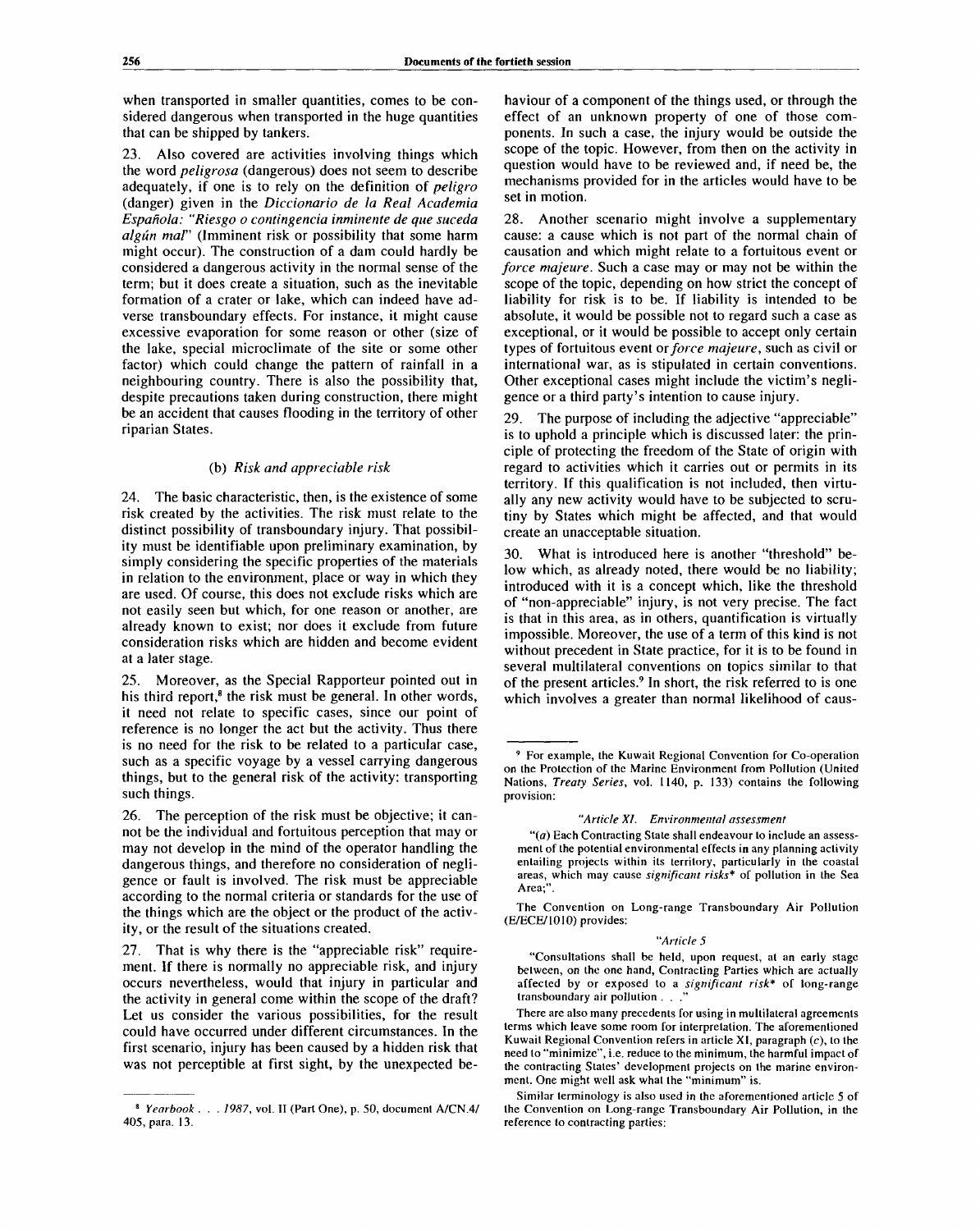ing transboundary injury during the entire course of an activity (this, in article 2, would be at the very heart of the concept of "risk" as used in the draft, the intention being to indicate that the draft is not concerned with any and every risk), but which is also visible on first examination. There are two distinct co-ordinates of the term "appreciable": a high risk and a perceptible risk.

31. For the rest, the arguments relating to this term are the same arguments as those presented in previous reports, particularly those relating to "appreciable injury" (see para. 42 below).

#### 2. SUBPARAGRAPH *(b)*

32. Subparagraph *(b)* does not call for any comments in addition to those made in relation to article 1.

#### 3. SUBPARAGRAPH (C)

#### (a) *General considerations regarding injury*

33. In his third report<sup>10</sup> the Special Rapporteur considered certain characteristics of injury in the present context. It would be useful to reread those comments, be-

In its survey of State practice relevant to the subject-matter of the draft articles, the Secretariat stated that the word "significant" had not been defined and that the States involved would presumably come to an agreement on the matter *(Yearbook . . . 1985,* vol. II (Part One)/ Add.l, p. 221, document A/CN.4/384, para. 99). This seems to be the right approach and to be relevant to the present topic, for the "appreciable risk" serves only as an alarm signal and determines what obligations are to be laid down in the draft articles.

The same type of reference to risk is made in recommendation C(74)224 on "Principles concerning transfrontier pollution" adopted in 1974 by the Council of the Organisation for Economic Co-operation and Development. The "Principle of information and consultation" contained in the annex to that recommendation provides:

"6. Prior to the initiation in a country of works or undertakings which might create a *significant risk\** of transfrontier pollution, this country should provide early information to other countries which are or may be affected . . . . . . .

"8. Countries should refrain from carrying out projects or activities which might create a *significant risk\** of transfrontier pollution without first informing the countries which are or may be affected . . ." (OECD, *OECD and the Environment* (Paris, 1986), pp. 145-146.)

Similar language is used in the rules adopted by the International Law Association at its sixtieth Conference, held at Montreal in 1982:

#### *"Article 5*

'Basin States shall:

*"(b)* notify the other States concerned in due time of any activities envisaged in their own territories that may involve a *significant threat\** of, or increase in, water pollution in the territories of those other States;

(ILA, *Report of the Sixtieth Conference, Montreal, 1982* (London, 1983), p. 540.)

10  *Yearbook . . . 1987,* vol. II (Part One), pp. 54-55, document A/ CN.4/405, paras. 54-60.

cause a few important conclusions were drawn, although the analysis was rather brief. Perhaps the right time for a comprehensive study of injury will be during the consideration of certain factors which have not yet been discussed and which have a bearing on the determination of that concept. For now, however, the Special Rapporteur will be content with a few more observations which could contribute to a better understanding of the scope of the draft articles.

## (b) *Terminology*

34. The first observation to be made applies to all the chapters of the draft under consideration. In earlier discussions, there were quite a few comments regarding difficulties with respect to terminology stemming from the differences in scope which certain concepts, represented by different terms, usually have in different legal systems and, at times, in different languages. A special rapporteur has a single mother tongue and has been trained in a single system of domestic law. He can reply at length to questions about that language and that system, as well as questions about international law. On the other hand, no special rapporteur can answer questions about the words chosen by translators to render his thoughts in other languages. This holds true for all topics and all special rapporteurs.

35. The difficulty may, however, be overcome, perhaps by defining certain key characteristics of concepts which are important or have given rise to some difficulty during the discussions. What the Special Rapporteur cannot do is choose the words to be used in another language, as in the case of the word *dano* in the present chapter. Would his views be best reflected by the use of "injury", "damage" or "harm"? In any event, the Spanish term *dano* carries no connotation that it results from an act which is against the law; *daño* means anything that is prejudicial or detrimental to person or property. It is a neutral term. It is sometimes used in reference to the compensation paid for injury.

36. The Special Rapporteur hopes that he has thus given adequate guidelines to the members of the Commission who are experts in other languages and other legal systems, so that they themselves might suggest appropriate terms. It would not be useful, however, to overstate the problems of terminology, otherwise it would be necessary to start defining each word used. In the final analysis, the legal concepts in different systems or even different languages correspond, by and large, to similar situations and reflect similar solutions.

#### (c) *Injury and liability*

37. During the discussions at the last session, the view was expressed that injury was the sole basis for liability in this area. For example, in connection with the requirement that the liability of the territorial State should be linked to knowledge of what was taking place in its territory, it was stated that injury, not knowledge, was the basis for that liability. Similarly, in connection with the need to perceive the nature of the risk being created, it was stated that for liability for injury to be incurred it was not enough to have recognized the risk, i.e. to have been in a position

<sup>&</sup>quot;within which and subject to whose jurisdiction a *significant contribution\** to long-range transboundary air pollution originates, or could originate, in connexion with activities carried on or contemplated therein".

 $\frac{a}{a}$ ,  $\frac{b}{a}$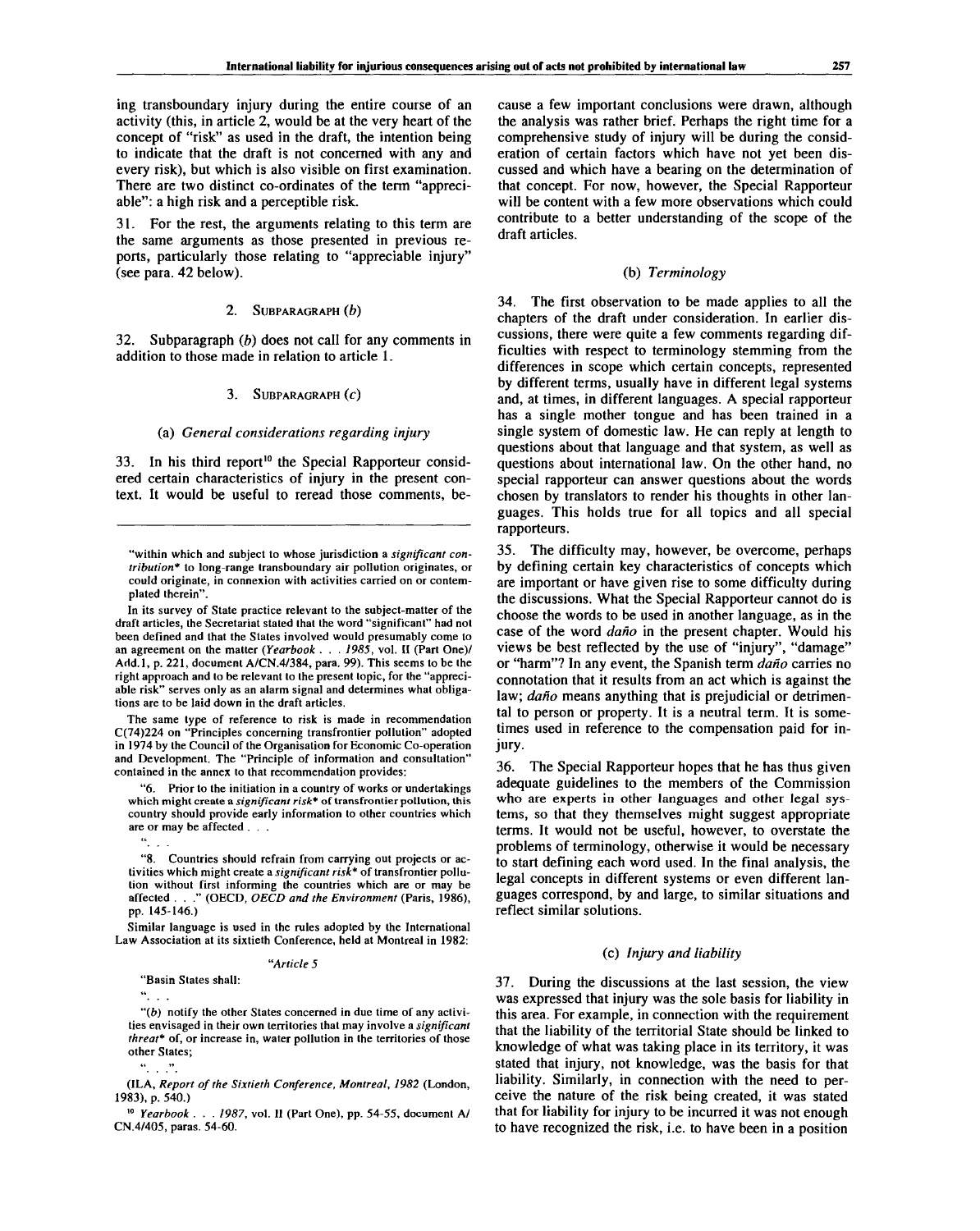to foresee the general possibility of injury. According to that school of thought, injury was apparently the sole basis for the obligation to compensate.

38. It should be pointed out, however, that not all injury is compensable under international law. In the *Barcelona Traction* case, the ICJ stated, in a section of its judgment dealing with damage caused to that company's Belgian shareholders:

. . . But, as the Court has indicated, evidence that damage was suffered does not *ipso facto* justify a diplomatic claim. Persons suffer damage or harm in most varied circumstances. This in itself does not involve the obligation to make reparation. Not a mere interest affected, but solely a right infringed involves responsibility . . .<sup>11</sup>

39. The Court was referring to responsibility for the violation of an international obligation, and we are dealing with a different issue: fulfilment of a condition (the occurrence of injury) that gives effect to a certain primary obligation to provide compensation. However, the reasoning also seems to apply to the issue before us: if injury is to be compensable, there must be a norm of international law (treaty law or customary law) to that effect. The Special Rapporteur does not believe that there is a norm of general international law which states that there must be compensation for every injury.

40. It is clear that if the present articles established such a norm, and if a number of States supported them in the form of a convention, the parties would be under an obligation to provide compensation for any type of injury. It is obvious, however, that this would lead to a form of absolute liability, corresponding to a degree of international solidarity which is not found in the present-day community of nations.

41. Obviously the basis for the obligation to make reparation in the matter under consideration is injury, because without injury the obligation would never move from the general and abstract to the particular and concrete; in other words, it would never become a reality. Yet nothing is ever absolute in practical life: the obligation to make reparation is subject, although this is not stated, to certain limitations. For the time being, the focus should be on appreciable injury, since we have already seen that there seems to be a universal consensus that, below this threshold, injury should be tolerated, for a number of reasons which have already been explained.

42. As to defining this threshold of appreciable injury, which is what is relevant to the present articles, enough has already been said, in particular in relation to the law of the non-navigational uses of international watercourses. It is the view of the Special Rapporteur that all commentaries relating to that topic apply to the injury he is discussing here. He has even adopted the term "appreciable injury" from among the various alternatives before him, not only because in his opinion it is appropriate but also because in this way the terminology is standardized with that used on the topic of watercourses. The reader is therefore referred to the commentary to article 4 of the draft

articles on that topic,<sup>12</sup> provisionally adopted by the Commission at its thirty-second session, in 1980.

43. Above all, in this respect, the guide should be the intended scope of the topic, that is, liability for dangerous activities. The goal here is not to differentiate liability from other matters on the basis of injury but rather to try to legislate on activities involving risk, since the injury caused by those activities is a source of great concern at present. As was wisely suggested in the debate at the last session of the Commission, progress should be in separate areas, bringing together the sectors that relate to the topic.

To illustrate his point, the Special Rapporteur also reproduces below a few paragraphs from Mr. Schwcbel's third report on the law of the non-navigational uses of international watercourses *(Yearbook* 1982, vol. II (Part One) and corrigendum, p. 65, document A/ CN.4/348).

After drawing attention to a considerable number of agreements, both on watercourses and on the environment, in which the concept of threshold of injury is included in one way or another, Mr. Schwebel notes:

"'Substantial', 'significant', *'sensible'* (in French and Spanish) and 'appreciable' (especially in French) are the adjectives most frequently employed to modify 'harm'". *(Ibid.,* para. 130.)

After other remarks which are important for our topic, Mr. Schwebel notes:

"Simply put, 'appreciable' stands for more in quantity than is denoted by 'perceptible', which could be construed to mean only barely detectable. 'Appreciable' means less in quantity than terms such as 'serious' or 'substantial'. Wilh any such qualifying term out of ordinary language there is always the difficulty of determining, as in this case, just whal quantity of harm satisfies 'appreciable'. As the Commission has reported in paragraph (10) of its commentary to the tentatively approved article 4, as set forth in chapter V of its 1980 report to the General Assembly:

"In the absence of any mathematical formula for fixing the extent to which use or enjoyment of system water should be affected in order to support participation in a negotiation, effect on a system State to an 'appreciable extent' is proposed as the criterion. This extent is one which can be established by objective evidence (provided that the evidence can be secured). There must be a real impairment of use." *(Ibid.,* para. 138.)

He goes on to state:

"It is perhaps worth noting again that the 'draft principles of conduct in the field of environment for the guidance of States in the conservation and harmonious utilization of natural resources shared by two or more States' employ 'significantly affect', which signifies, according to the single definition accompanying the draft principles, 'any appreciable effects on a shared natural resource and excludes *de minimis* effects'." *(Ibid.,* para. 139.)

The following observations arc also relevant:

"In any event, measuring the quantity of such a qualifying term is not a new task for the law. Such descriptive terms denoting a certain standard are frequently unavoidable, and not only in customary law. The problem presented itself long ago with such verbal standards as 'reasonable care', 'probable cause', 'reasonable time', 'reasonable use', *rebus sic stantibus,* 'substantial capacity', 'substantial compliance' (or 'performance'), 'minimum standard of justice', *force majeure,* 'excessive force', and even *de minimus* itself.

"Since whal is intended in this new article on responsibility for harm is the same quantity already expressed in articles 3 and 4, adopted at the Commission's thirty-second session, in 1980, il is imperative that the same term 'appreciable' be used. In its use of 'appreciable', the Commission desires lo convey as clearly as possible that the effect or harm must have at least an impact of some consequence, for example on public health, industry, agriculture or environment in the affected system State, but not necessarily a momentous or grave effect, in order to constitute transgression of an interest protected by international law." *(Ibid.,* paras. 140 and 141.)

<sup>&</sup>quot; *Barcelona Traction, Light and Power Company, Limited* (Second Phase), Judgment of 5 February 1970, *ICJ. Reports 1970,* p. 36, para. 46.

<sup>12</sup>  *Yearbook . .* . *1980,* vol. II (Part Two), pp. 118-120.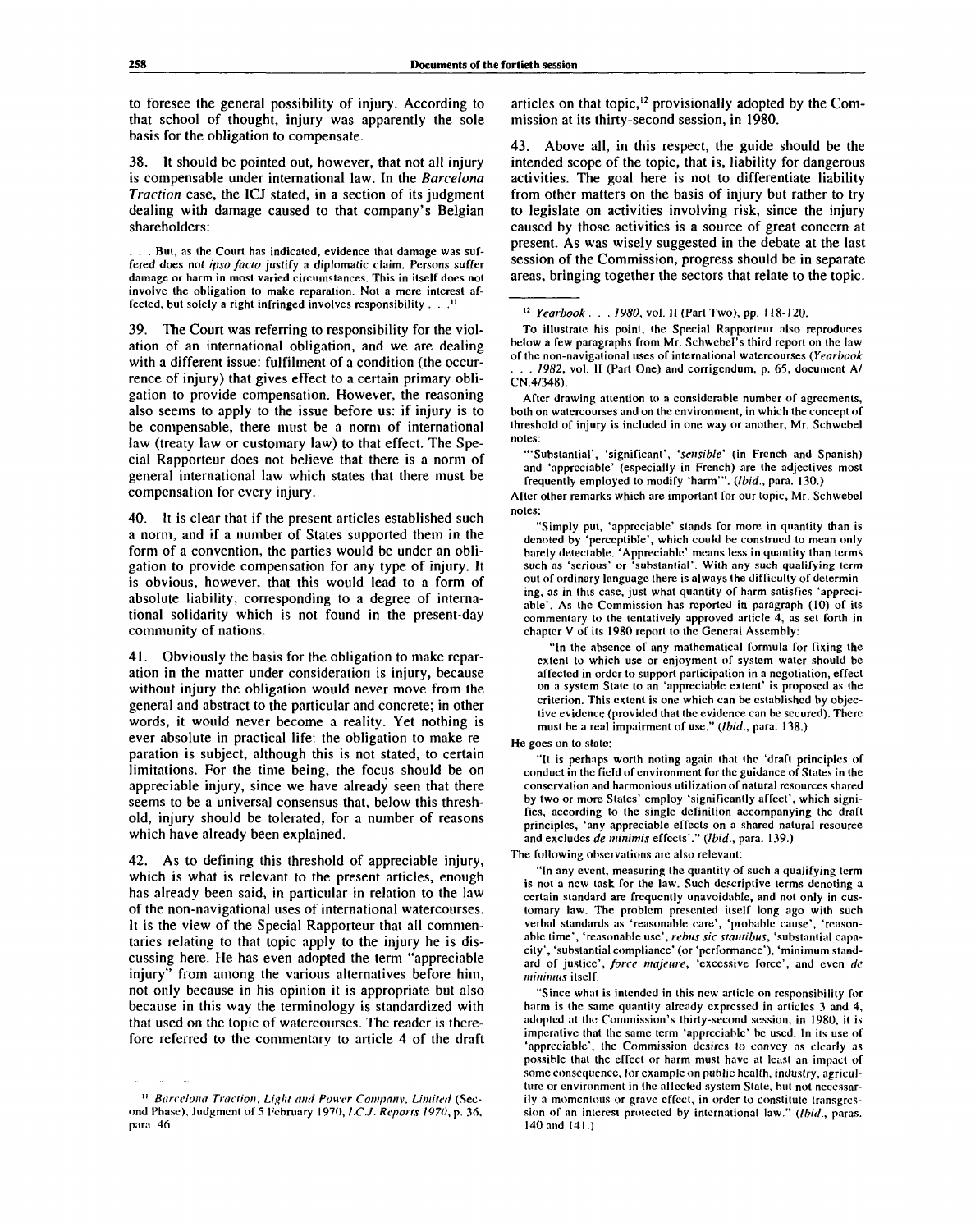The activities should be recognized as involving risk, and they should have the aforementioned characteristics, if the injury they cause is to be imputed to the State of origin.

### (d) *Risk and injury*

44. It goes without saying that risk would not give rise to any obligation to provide compensation unless injury has occurred. Risk plays an important role in this context, however; so much so that it may be regarded as forming a continuum with injury. For everything here must be viewed in prospective terms, or, as it were, from the beginning: anyone who creates a risk in undertaking an activity must assume certain obligations, and it is precisely because of the risk created—which is greater than is normal in other human activities—that, *a priori,* he assumes the general obligation to provide compensation for any injury that occurs; therein lies the source of the concrete and specific obligation to make reparation once injury has occurred. Consequently, injury resulting from other causes is not relevant to the topic.

45. Dispensing with risk and considering only injury would therefore mean ignoring an essential aspect of the topic. It is no accident that one of the terms for the liability we are discussing is precisely "liability for risk". In the present context, injury is not compensable merely because it has occurred but because it corresponds to a certain general prediction that it was going to occur, since the activity which eventually caused it creates a risk and is dangerous.

46. If this were not so, it would be necessary to change the approach and concentrate exclusively on injury, and the draft could very well be reduced to a single article stipulating that reparation must be made for all transboundary injury. The Special Rapporteur has opted for another approach because he found that it was dictated by technological developments, because the lack of legal regulation of such activities is one of the major shortcomings of the international legal order, and for all the reasons which have already been repeatedly stated.

47. That does not mean that injury resulting from other causes cannot be subject to reparation under some other régime or under general international law. If tomorrow a sufficiently large group of States decided to draw up a convention establishing the obligation to provide compensation for any injury that occurred, the régime contemplated here would not stand in the way. Nor would it stand in the way if a State which sustains injury as a result of an activity not considered to involve risk goes before an international court today and is awarded compensation based on general international law. It merely means that the only concern here is with liability for activities involving risk.

48. As to the other conditions relating to injury, it has already become clear that the injury must be due to a physical consequence of the activity involved; this limited the scope of the topic to the area of physical causality, thereby making it manageable. We have also seen that the injury must have an adverse effect on persons or objects, or on the enjoyment of areas under the jurisdiction of an affected State. It should be added now that although physical causality is the vehicle of injury, injury itself should

be reflected in social terms: a loss of certain advantages, replacement costs, a variety of inconveniences, deterioration of the health of certain persons, and other ill effects, which generally would have to be assessed and compensated for in economic terms.

#### (e) *Reparation and compensation*

49. It is not inconceivable that reparation might be partly in the form of some action by the State of origin to help eliminate or alleviate the consequences of the injury caused, for example if it possesses appropriate technology which the affected State does not have. For that reason, the Special Rapporteur has preferred to retain the word "reparation" here and not to use other words, such as "compensation", which seem to refer exclusively to monetary payments. This explanation is also useful for terminological purposes. On the basis of the foregoing, he believes that it is enough to observe the characteristics of injury in the context of the topic. The study of this aspect might appropriately be completed at the time of considering the criteria to quantify injury or to determine its origin according to sections 6 and 7 of the schematic outline.<sup>13</sup>

### (f) *Injury in subparagraph* (c)

50. It is clear that the injury with which we are concerned is transboundary injury. In subparagraph  $(c)$ , an attempt is made to cover the various cases. The reference in article 1 to the scope of the activities involving risk implicitly addressed the transboundary element, for this element occurs between two poles: the place in which the activity is carried on and the place in which its consequences occur. This was considered at some length by the previous Special Rapporteur, R. Q. Quentin-Baxter, in his fifth report<sup>14</sup> and by the present Special Rapporteur in his third report.<sup>15</sup> The analysis made above regarding the concept of territory prompted the idea of replacing it with the concept of "jurisdiction", which is better suited to the present topic. The transboundary element, therefore, occurs between different jurisdictions, i.e. between different sides of the "jurisdictional boundaries".

51. Subparagraph  $(c)$  is concerned with the most common case. It was necessary to use very general terms, such as "in spheres where another State exercises jurisdiction under international law", in an attempt to cover all cases. If the word "area" had been used, as in article 2, paragraph 5, of the text presented in the third report, this would not have included certain types of property, such as a State's ships, aircraft and spacecraft when they are not in the territory of the affected State. The language chosen also obviates the need to specify the cases in which the transboundary effect occurs: the requirement is simply that it should occur in a jurisdiction other than that of the State of origin. Thus the injury may be sustained by a ship passing through the territorial sea or the contiguous zone of another State, as a result of an activity carried out on

<sup>&</sup>lt;sup>13</sup> See footnote 2 above.

<sup>14</sup>  *Yearbook . . . 1984,* vol. IF (Part One), pp. 157-160, document A/CN.4/383 and Add.l, paras. 7-16.

<sup>15</sup>  *Yearbook . . . 1987,* vol. II (Part One), pp. 53-54, document A/ CN.4/405, paras. 47-53.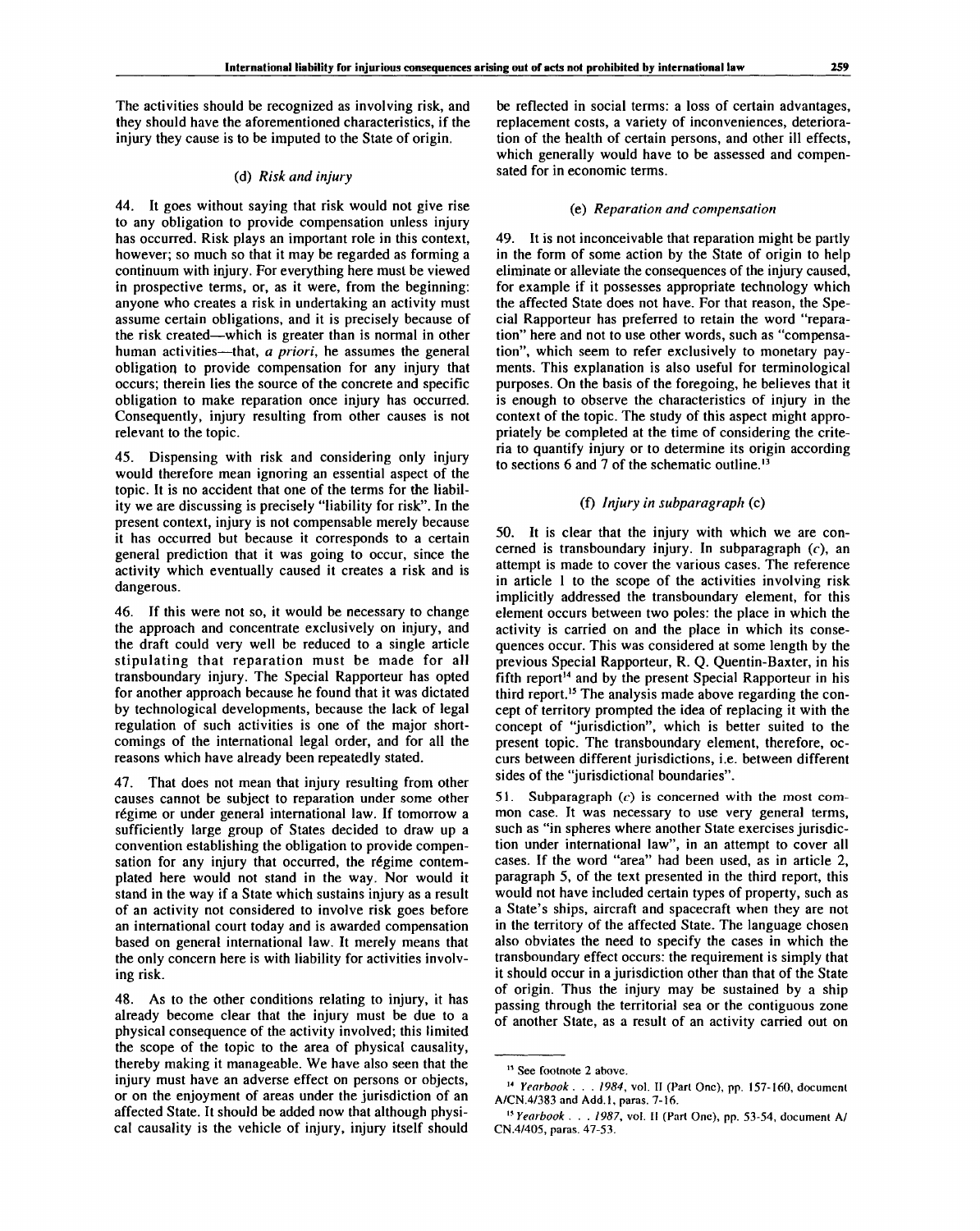land or on a ship flying the flag of another State, and it may occur on the high seas between ships flying different flags, or between spacecraft in outer space, etc.

52. It was said in the debate at the last session of the Commission that article 3 as it appeared in the third report was unnecessary. Subparagraph *(b)* of that article referred to an activity involving risk which produced a certain effect in areas beyond national jurisdictions which in turn had an impact on areas within the jurisdiction of the affected State. Strictly speaking, one thing is clear: in order for the result to be attributed to the source activity, and with it possible liability, the sole requirement is that the chain of cause and effect should remain unbroken and that each link should be unquestionably connected to the previous link, so that the chain may be followed back to the source activity. This seems to be the rule that was established by the United States-German Mixed Claims Commission in relation to certain emergency war measures taken by Germany during the First World War. In its administrative decision No. II of 1 November 1923, that Commission stated in relation to the idea of "proximate cause":

Therefore, the concept in article 3 *(b)* discussed above can be deleted from article 2  $(c)$  and the necessary clarification can be made in the commentary.

53. The Special Rapporteur believes, however, that the clarification "whether or not the States concerned have a common border", although strictly speaking not necessary either, helps to establish in the text of the subparagraph the concept of "jurisdictional boundaries", and that it is therefore preferable to retain it.

54. The expression "under international law", however, makes it unnecessary to include the concept of "control". On the one hand, it excludes territories under *de facto* control, since the claimant could not be the State exercising such control. On the other hand, the meaning sometimes given to the word "control", as in article 33 of the 1982 United Nations Convention on the Law of the Sea<sup>17</sup> relates to the jurisdictional competence of the coastal State.<sup>18</sup>

#### 4. SUBPARAGRAPHS *(d)* AND *(e)*

55. No commentary is required on these subparagraphs.

### C. **Article 3**

## 1. ATTRIBUTION

56. In the context of the topic, attribution of liability to a State in respect of a certain activity will determine that the State, as regards that activity, has the obligations imposed by the present articles. In this topic, the word "liability" is not confined, therefore, as shown in the second report,<sup>19</sup> to the obligations which the State of origin incurs by causing injury (reparation, for example) but applies to obligations such as notification, information and consultation, with a view to the establishment of a régime between the parties. It also applies to the "purely preventive" obligation, i.e. the obligation to take all reasonable precautions, in the absence of a regime, to prevent or minimize the risk, or to minimize the transboundary injury itself (sect. 2, art. 8, and sect. 3, art. 4, of the schematic outline). Thus the word "liability" is taken in its two meanings, covering all its implications: the host of duties of a person in society in relation to certain conduct, and the obligation of reparation which arises as a consequence of injury. **20**

57. Attribution (to continue with the term used in part 1 of the draft articles on State responsibility for wrongful  $acts)^{21}$  of liability is primarily on a territorial basis, as indicated in article 1. Within the sphere of this article, the activities undertaken by the State itself should, naturally, be considered as well as those carried on by individuals within the areas already mentioned. The definition in article 1, when it states "activities . . . under the effective control", aims to cover not only activities carried on in territories over which a State has *de facto* jurisdiction but also activities carried on by the State itself in any jurisdiction, its own or that of another State. The latter situation may not occur very frequently, but it seems possible, since the 1972 Convention on International Liability for Damage Caused by Space Objects<sup>22</sup> recognizes the liability of  $\frac{1}{2}$ a State for a launching carried out in the jurisdiction of another State. It is possible that in such a launching the spaceship could be under the control of agents of one State but that jurisdiction would be exercised by another State, the State in whose territory the launching took place and in which the spaceship may be registered.

58. When the activity is carried on in a State's own jurisdiction, there is no difference regarding the basis of attribution of liability between an activity carried on by the State itself and one carried on by private persons. In both cases, liability is attributed by virtue of the mere fact

<sup>..</sup> It matters not whether the loss be directly or indirectly sustained so long as there is a clear, unbroken connection between Germany's act and the loss complained of. It matters not how many links there may be in the chain of causation connecting Germany's act with the loss sustained, provided there is no break in the chain and the loss can be clearly, unmistakably, and definitely traced, link by link, to Germany's act. . . . <sup>16</sup>

<sup>16</sup> United Nations, *Reports of International Arbitral Awards,* vol. VII (Sales No. 1956.V.5), pp. 29-30.

<sup>17</sup>  *Official Records of the Third United Nations Conference on the Law of the Sea,* vol. XVII (United Nations publication, Sales No. E.84.V.3), p. 151, document A/CONF.62/122.

<sup>&</sup>lt;sup>18</sup> See the study by the Codification Division (cited in footnote 5 above), pp. 18-20.

<sup>19</sup>  *Yearbook . . . 1986,* vol. II (Part One), pp. 145-146, document A/CN.4/402, paras. 2-4.

<sup>&</sup>lt;sup>20</sup> In this connection, the Special Rapporteur stated in his second report:

<sup>.</sup> In short, the law considers that certain persons are responsible for specific obligations before the event that produces the injurious consequences. In that sense, responsibility refers to the host of obligations which the law imposes on persons because of the function they perform, which in the context of the present topic means the State, whose obligation to exert control derives from the exclusivity of the jurisdiction which it exercises in its territory. . . ." *(Ibid.,* para. 5.)

<sup>21</sup> See *Yearbook . . . 1980,* vol. II (Part Two), p. 30 *et seq.*

*<sup>22</sup>* United Nations, *Treaty Series,* vol. 961, p. 187.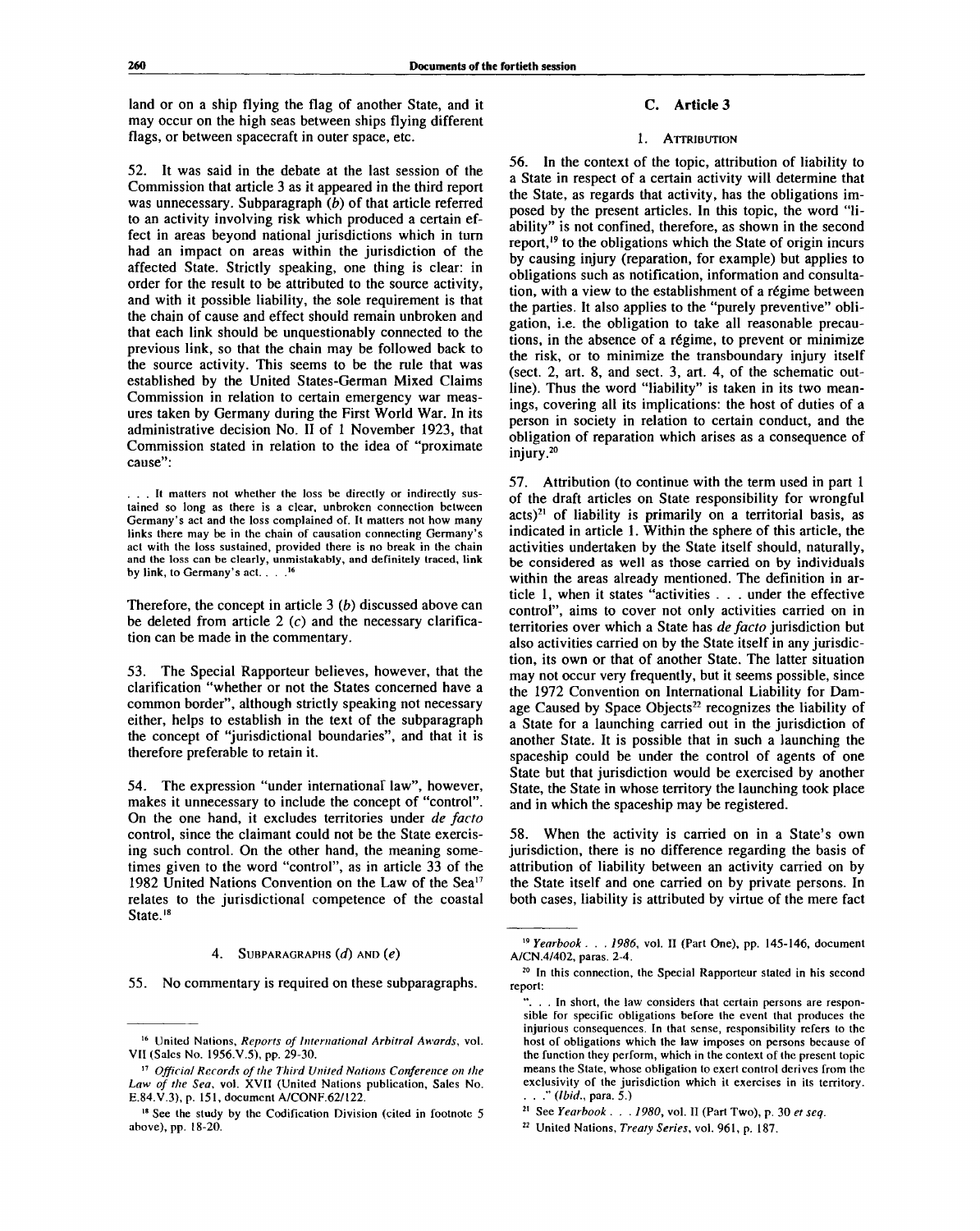that the activities are carried on in areas under the State's jurisdiction.

59. It is important, therefore, to resist the suggestion that the attribution of a certain act to a State when it is the State itself that carries on the activity in question must have the characteristics of an "act of the State" within the meaning of chapter II of part 1 of the draft articles on responsibility for wrongful acts. The attribution of an activity to a State is, as noted above, primarily on a territorial basis.

### 2. ATTRIBUTION AND LIABILITY

60. The attribution of an activity to a State automatically implies attribution of corresponding liability, or in other words imposition of the obligations established by the draft. Therefore, when the expression "attribution of an activity to a State" is used, it is in order to indicate that it would be the State which, in the manner indicated in the articles, would be responsible for the obligations laid down in the draft, even if, as we have seen, an act of the State is not involved.

#### 3. KNOWLEDGE OR MEANS OF KNOWING

61. The primary basis of attribution is territorial, but in the present draft there is still another necessary condition, namely that the State should know or have means of knowing that the activity in question is being carried on within its territory or in areas under its control. It has been noted earlier that the liability attributed to a State for a risk created within its territory is the counterpart of the exclusive territorial jurisdiction it possesses and that the liability entails, as was established in the *Island of Palmas {Miangas)* case,<sup>23</sup> a general obligation to protect within its territory the rights of other States. Yet this reasoning seems perfectly applicable—if anything, *a fortiori*—to the rights of such other States and their nationals outside the territory of the State of origin, because those injured are even more innocent in the latter instance than in the former. In more innocent in the fatter instance than in the former. In<br>fact, it can be and has been said<sup>24</sup> that an alien residing in another country does so by voluntary integration in a national community that is not his own, and that he must assume any risks that he might incur; on the other hand, in the context of the present topic, those injured are living peacefully within the territory of their State of nationality or of one in which they have chosen to reside and which is other than the State of origin.

62. In this connection, the ruling by the ICJ in its judgment of 9 April 1949 in the *Corfu Channel* case (Merits)<sup>25</sup> is well known, since it has been repeatedly cited in reports and discussions on the present topic. Following a reasoning that is somewhat similar to the one in the *Island of Palmas* arbitral award, the Court gave the United Kingdom a certain procedural advantage in order to compensate for its inability to prove Albania's knowledge of the minelaying in the Channel. The similarity in question lies in the fact that the disadvantage at which the United Kingdom found itself with respect to Albania stemmed precisely from the exclusivity of territorial jurisdiction, which had prevented it from gathering material evidence on the matter.

63. The Special Rapporteur does not believe that this *Corfu Channel* ruling encompasses the presumption that States know, or should know, of all the activities being carried on within their territory. In that particular case, the United Kingdom had argued that the minelaying, whoever its authors were, could not have been done without the Albanian Government's knowledge. The Court maintained:

It is clear that knowledge of the minelaying cannot be imputed to the Albanian Government by reason merely of the fact that a minefield discovered in Albanian territorial waters .. . It is true, as international practice shows, that a State on whose territory or in whose waters an act contrary to international law has occurred, may be called upon to give an explanation. It is also true that that State cannot evade such a request by limiting itself to a reply that it is ignorant of the circumstances of the act and of its authors. . . . But it cannot be concluded from the mere fact of the control exercised by a State over its territory and waters that that State necessarily knew, or ought to have known, of any unlawful act perpetrated therein, nor yet that it necessarily knew, or should have known, the authors. This fact, by itself and apart from other circumstances, neither involves *prima facie* responsibility nor shifts the burden of proof.

On the other hand, the fact of this exclusive territorial control exercised by a State within its frontiers has a bearing upon the methods of proof available to establish the knowledge of that State as to such events. . . . 26

64. Consequently, the Court allowed the admission of indirect evidence and found that two facts led to the conclusion that Albania had indeed had knowledge of minelaying in parts of the Channel. For one thing, the coastal State had, before and after the disaster of 22 October (the explosions), kept a close watch in the North Corfu Channel, and furthermore the facilities for observation of the mined area made it impossible for any minelaying operation to be carried out without its knowledge.

65. Thus, only real or presumed knowledge establishes the basis for liability. The Court, in fact, stated:

The obligations resulting for Albania from this knowledge are not disputed between the Parties. Counsel for the Albanian Government expressly recognized that *[translation]* "if Albania had been informed of the operation before the incidents of October 22nd, and in time to warn the British vessels and shipping in general of the existence of mines in the Corfu Channel, her responsibility would be involved.  $\cdot$  ."27

66. Knowledge, real or presumed, is the basis for attributing liability to a State, and it is clear that the presumption established by the Court did not go so far as to attribute to the Albanian Government a knowledge of everything taking place within its territory but simply authorized more liberal methods of proof to establish knowledge. On the basis of such methods of proof, it drew the conclusion that Albania had had knowledge of the minelaying.

67. In the light of the wording of the decision that "a State on whose territory .. . an act *contrary to international law\** has occurred, may be called upon to give an

<sup>23</sup> United Nations, *Reports of International Arbitral Awards,* vol. II (Sales No. 1949.V.1), p. 829.

<sup>&</sup>lt;sup>24</sup> Podesta Costa has spoken of a genuine "community of fortune" between the alien and the national community in which he settles. See L. A. Podesta Costa and J. M. Ruda, Derecho Internacional Público (Buenos Aires, Tipografica Editora Argentina, 1984), vol. 2, p. 227.

<sup>25</sup>  *I.C.J. Reports 1949,* p. 4.

<sup>26</sup>  *Ibid., p.* 18.

<sup>27</sup>  *Ibid.,* p. 22.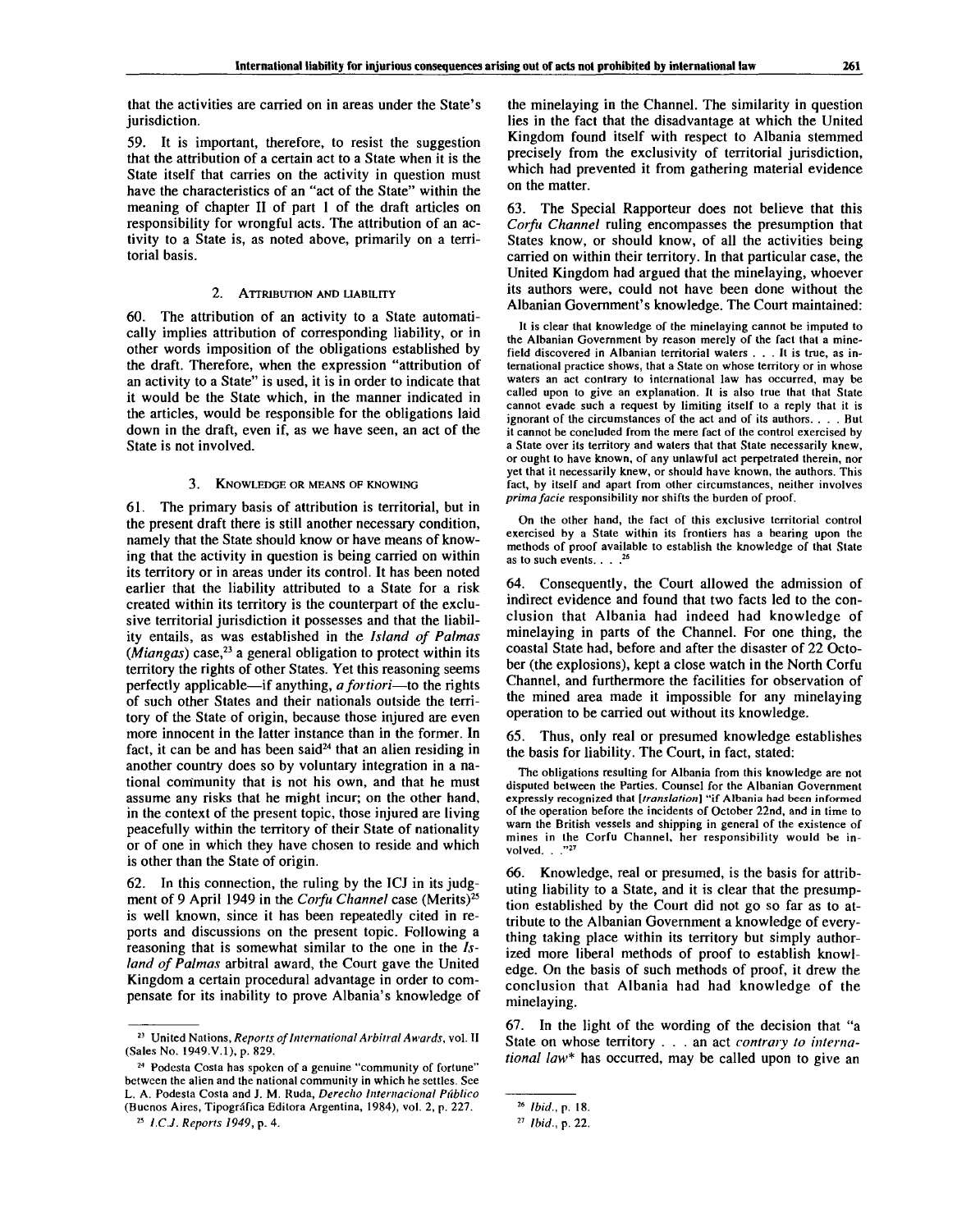explanation" and cannot claim ignorance, it could be argued, on the other hand, that the arguments above do not apply in the case of activities that are not prohibited. Such an objection would seem to be based on too literal a reading. The basic issues here are the duty of a State to protect the rights of other States against the injurious consequences of events occurring within its territory, and the difficulty an affected State experiences in proving that the State of origin actually had knowledge of an activity involving risk carried out within its territory.

68. The present draft therefore goes further in this respect than the *Corfu Channel* ruling: it is sufficient for a State to have "means of knowing" in order for the presumption of knowledge to arise. But this is justified because of the nature of causal responsibility, which requires that the mechanisms of the draft should be more easily operative. The responsibilities set forth in the draft could easily enough be attributed directly to the State of origin by simply tracing the causal chain of events to its territory. Why, then, erect a barrier such as the "means of knowing" requirement?

69. We have already seen in earlier discussions that its primary aim is to protect developing countries, which sometimes lack the means to be aware of everything that goes on within their territory, particularly when it is very extensive or when it takes in great maritime expanses with their corresponding airspace, requiring naval and air resources to monitor them that are usually not available at an adequate level.

70. The *Corfu Channel* ruling was correct. It is applicable to the present topic if it is adapted to the circumstances involving liability under the draft articles and if it is based, in turn, on a further presumption: that in principle a State has means of knowing, unless there is proof to the contrary.

4. ATTRIBUTION OF CONDUCT AND OF RESULT

71. Thus far the Special Rapporteur has not put too much emphasis on the distinction between the attribution of an activity to a State and the attribution of liability for that activity, that is, the attribution of the obligations imposed by the articles as a corollary of the activity. It is clear that, in the context of the topic, the latter automatically follows the former, as if there were absolutely no break in continuity between them. However, a closer look shows that there is an important conceptual gap that is clearly discernible when injury occurs, because the process of ascribing injury to conduct follows the rules of causation. Thus the attribution of conduct to a State is on a territorial basis, and the attribution of a result to conduct is on a strictly causal basis. Yet actually, in this final stage, causation is as much the rule in the case of "causal" responsibility as it is in the area of responsibility for wrongfulness.<sup>28</sup>

72. Where the two topics diverge radically is in the first stage, when certain conduct is attributed to a State. In the case of wrongfulness, as was seen, there are some important pre-conditions, whereas in the present case attribution in principle requires only a territorial basis.

73. What are those pre-conditions in the context of responsibility for wrongfulness? The act in question, as we have seen, must be an "act of the State", namely an act committed by certain persons under certain circumstances previously stated. Beyond that, however, in order to characterize certain conduct as wrongful, there must be a whole process of legal interpretation regarding the meaning of the relevant norm and whether the meaning covers such conduct, before it can be determined if it is contrary to an international obligation. When one speaks, therefore, of attributing a result to a person in the context of wrongfulness, one is referring to a process in which causation is only one of the components. Rather than referring to the person causing a wrongful result, one should refer to the 'author" of such a result, with all the implications of the concept of "authorship".

74. On the other hand, the second step, the attribution of a result to conduct, brings us fully into the world of physical causation. The act attributed to the State has to have set in motion a causal chain of events at the other end of which is the result.

75. No more need be said to bring out the profound differences which, in this sphere, separate the present topic from that of State responsibility for wrongful acts. In the latter, for conduct to be attributed to a State it is of course not enough that the conduct should occur in areas within its territory or under its control. What is more, such attribution has in essence nothing to do with the territory or the place in which the act is performed; clearly, the conduct of persons operating outside the territory of a State may be attributed to the State. Basically, then, the act must have been performed by an organ of the State, by an entity empowered to exercise elements of the governmental authority, or by a person acting on behalf of the State.

76. None of these conditions is required in the topic under consideration, not even with respect to activities carried out by the State itself. If the reasoning followed is correct, the topic should also not include liability for omissions; omissions would seem to belong to the sector relating to responsibility for wrongfulness, since they involve

<sup>&</sup>lt;sup>28</sup> There is a point of comparison between the present topic and responsibility for wrongfulness in cases where so-called "obligations of result" are violated, the violation consisting either in not achieving a required result or else in not preventing a result deemed to be injurious. This is the only area of responsibility for wrongfulness which admits of comparison, since the sole requirement for the existence of a breach of an obligation of conduct is a discrepancy between actual conduct and conduct required by virtue of the obligation.

Strictly speaking, in respect of obligations to prevent a result, it

would not be correct to speak of a causal link between State conduct and the result that was not prevented. The question of State conduct that was inadequate to prevent a given event and the question of causation in respect of that event are in different categories. If the aim was to prevent, for example, an attempt on the life of a foreign head of State, and the attempt took place, the event would consist in some form of injury to the person of the head of State in question, injury caused by positive acts by the perpetrators—perhaps the placing of a bomb or the firing of shots—but in no way by the negligence of the territorial State. Although indeed there can be commission by omission, there is no causation by omission. Upon closer scrutiny, this is seen to be especially true since a State accused of not having fulfilled an obligation to prevent a result can exonerate itself from responsibility if it proves that it used all reasonable means to prevent it but none the less failed. Accordingly, this would seem to demonstrate that such an obligation is more an obligation of conduct than an obligation of result, although the result serves as a necessary—but not sufficient pre-condition for there to be a breach.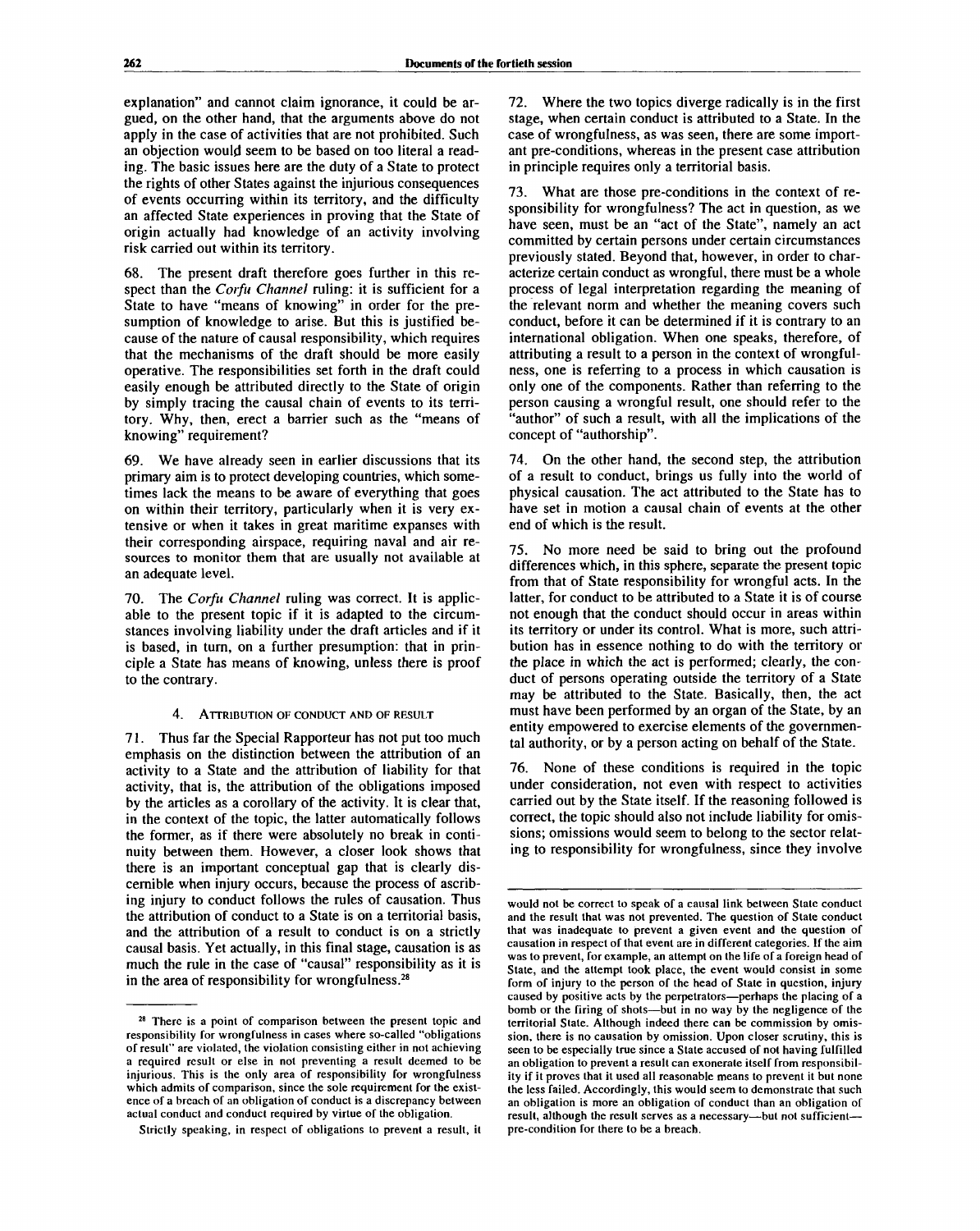some negligence on the part of those responsible. In principle, liability for an act which is part of an activity that is not prohibited does not depend upon the will of the State; if that were the case, an attempt to prevent the act would suffice to preclude liability.

77. The foregoing analysis confirms that one must view with suspicion the thesis that responsibility for wrongfulness is the norm and causal responsibility the exception. The two can best be seen as different species of a common order.

5. ATTRIBUTION AND KNOWLEDGE

78. This is the time to deal with a possible objection suggested a short while ago: in the light of what has just been said, might one not be distorting the nature of causal responsibility if one admitted the requirement of prior knowledge, on the part of the State, that a certain activity is being carried on within its territory? Might one not be implicitly attributing to the State liability for an omission, given the fact that only if it knows what is happening can it act to prevent an injurious result, and consequently only when it has knowledge can the omissions required to engage its liability be imputed to it?

79. The Special Rapporteur does not believe that this is the case. Even causal responsibility requires a minimum of participation on the part of the natural or juridical person accountable for the activity. Such a minimum of participation consists in the person's knowledge that, in his name or on his behalf, an activity involving some risk is being carried on. While such knowledge need not extend to every act that makes up the activity, there must be a general knowledge of the existence and characteristics of that activity.

80. One might be tempted to counter this argument by citing an example of how the domestic law of many countries applies: in a case where the owner of a car entrusts it to a garage and the garage attendant uses it without his knowledge and causes injury, the owner is liable, whether or not he knew of the use made of his vehicle by the garage attendant.

81. However, anyone who buys a car already knows, first, that he bought it and, secondly, that he has certain responsibilities associated with it, because the car never ceases to be an instrument that involves certain risks when it is in use. This is why the owner is liable under domestic law. On the other hand, would any domestic legislation attribute liability to a person for whom a car was bought without his knowledge, if it is involved in an accident and the person knows nothing of the entire situation? To return to what the Special Rapporteur, with a certain biblical licence, has called the "original sin" of causal responsibility, it has been so termed because it lies at the root of the whole matter, and the term indicates that the minimum of subjective participation required for causal responsibility precedes any concrete act which brings it into play.

The knowledge involved is general, not specifically related to every act making up the activity, but without it causal responsibility is inconceivable.

#### 6. ATTRIBUTION AND APPRECIABLE RISK

82. "Appreciable risk" was defined as the risk that may be identified through a simple examination of the activity and the things used. It was then stated that what mattered for the régime under consideration was not that there should actually have been a perception of the risk but that the risk in question should be of the kind that was "objectively" appreciable, that is, appreciable by anyone who looked carefully at the activity concerned.

83. Accordingly, the question is whether, in order to attribute liability for a dangerous activity, it must be made a necessary pre-condition that the State have "means of knowing" the existence of the risk involved, in other words, the means needed to be able to perceive it. The wording of draft article 4 in the third report<sup>29</sup> might leave room for that interpretation, but a review of the matter suggests that it would be wise to reject it. If indeed that wording were used, we would appear to be speaking of two different things under the heading "appreciable risk". The concept of "appreciable" had been introduced in order to make States liable for activities constituting an easily perceptible danger of some magnitude. That had established a "threshold of freedom" below which a State was not obliged to give an account to anyone of what it was doing within its territory—in keeping with the acceptance of the first principle proposed by both the previous and the present Special Rapporteurs, which was a generalization of the first part of principle 21 of the Declaration of the United Nations Conference on the Human Environment (Stockholm Declaration).<sup>30</sup>

84. The Special Rapporteur believes that it would be useful to accept the presumption that if a risk is appreciable by any normal person it could not have passed unnoticed by a State. Otherwise it would seem that a concept of risk different from that contained in article 1 was being introduced. We would thus be referring to two different concepts under the same heading: in article 1, a risk that is fairly easily appreciable, and in article 3 (formerly article 4), a risk whose perception requires certain special means not always at the disposal even of a State, regardless of its level of development. The Special Rapporteur therefore considered it preferable to delete the second proviso from the text of article 3. Naturally, the occurrence of injury would signal the risks attendant upon the activity in the future, and the activity would therefore have to be examined in the light of the duties established in the draft articles, so that its true nature might be determined.

<sup>&</sup>lt;sup>29</sup> See footnote 4 above.

<sup>&</sup>lt;sup>30</sup> Report of the United Nations Conference on the Human Environ*ment, Stockholm, 5-16 June 1972* (United Nations publication, Sales No. E.73.H.A.14), part one, chap. I.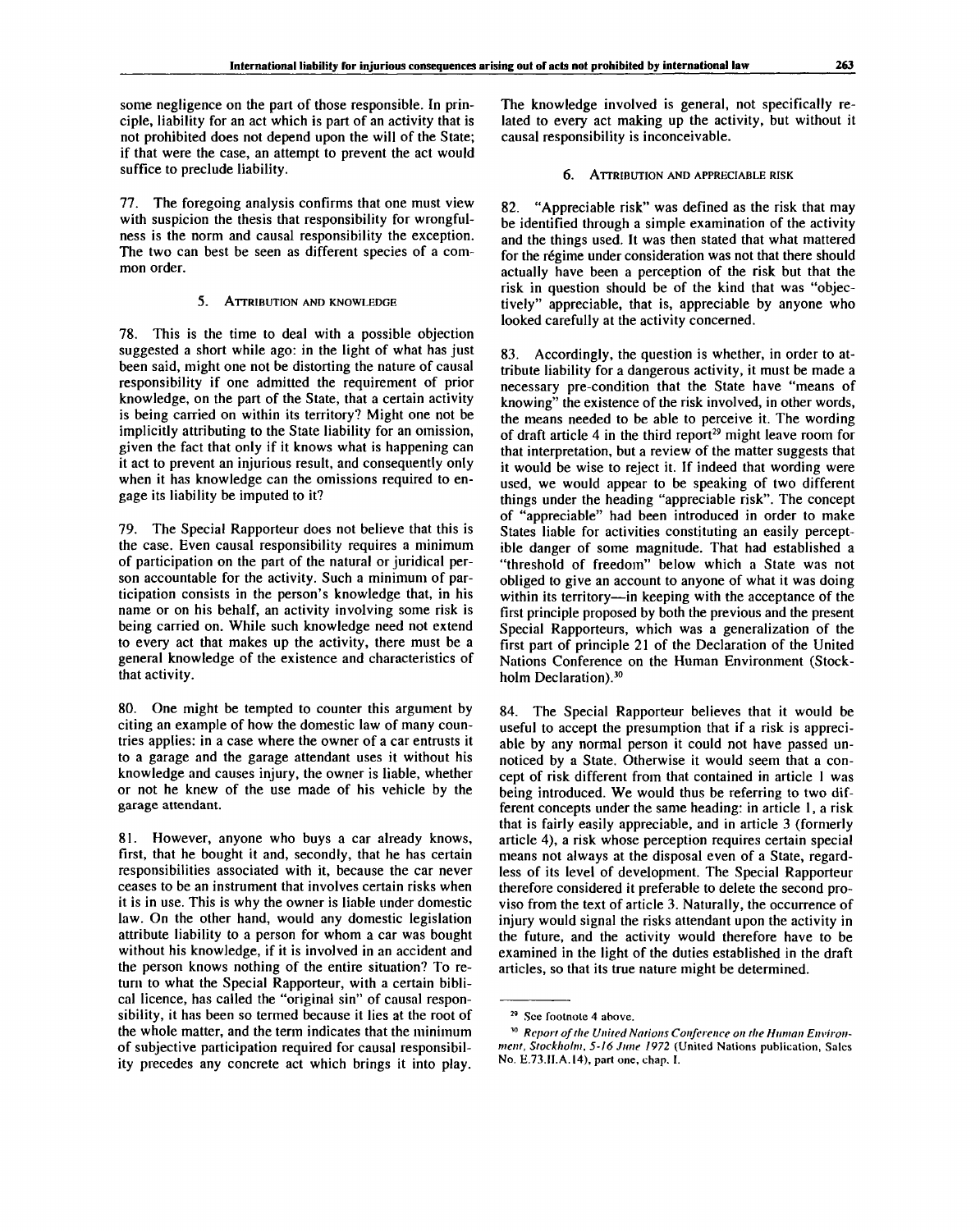# **III. Comments on articles 6 to 10 (Chapter II of the draft: Principles)**

#### **A.** ' **General considerations**

85. Following his summary of the topic at the last session, the Special Rapporteur proposed three principles for application in this field:

*(a)* Every State must have the maximum freedom of action within its territory compatible with respect for the sovereignty of other States;

*(b)* States must respect the sovereignty and equality of other States;

*(c)* An innocent victim of transboundary injurious effects should not be left to bear his loss.<sup>31</sup>

86. These three principles are stated only for preliminary guidance, and at this level of generality it is difficult to know even whether they apply to the present topic or to another, except perhaps in the case of the third principle. To be able to use these principles, we will have to descend to particulars. The Special Rapporteur had proposed in his second report<sup>32</sup> using principles that followed more closely those contained in section 5 of the schematic outline and subsequently summarized them as follows:

*(a)* The articles must ensure to each State as much freedom of choice within its territory as is compatible with the rights and interests of other States;

*(b)* The protection of such rights and interests requires the adoption of measures of prevention and, if injury nevertheless occurs, measures of reparation;

*(c)* In so far as may be consistent with those two principles, an innocent victim should not be left to bear his loss or injury.<sup>33</sup>

The schematic outline includes a fourth principle, referred to as a "procedural principle", which reads as follows in section 5, paragraph 4, of the outline:

"To the extent that .. . [a State of origin] has not made available to an affected State information that is more accessible to the ... [State of origin] concerning the nature and effects of an activity, and the means of verifying and assessing that information, the affected State shall be allowed a liberal recourse to inferences of fact and circumstantial evidence in order to establish whether the activity does or may give rise to loss or injury." (In this quotation, the term "acting State" has been replaced by the term "State of origin", which is the more current term.)

Closer examination shows, however, that this is not a true principle but rather a way of compensating for a *de facto* advantage of the State of origin by virtue of the exclusivity of its territorial sovereignty. It is therefore better to introduce it into the draft as a regular provision in a later article.

88. As we have seen, the language used is very general. For example, where the first of the principles cited above (para. 85) refers to respect for sovereignty, it is understood that if there is no reparation for transboundary injury arising out of a dangerous activity, an interference with the full use and enjoyment of the territory of the affected State will have occurred, with potential implications for a fundamental aspect of the concept of territorial integrity, which is an integral part of the concept of sovereignty over territory. Where the second principle refers to the sovereignty and equality of States and the need to respect them, it does so in reference to the fact that if the sovereignty of a State is infringed in the way described above, without any reparation to preserve the balance of the values in question, then one sovereignty will have predominated over another, in violation of the principle of the sovereign equality of States.

89. This group of principles is essential to the topic under consideration, and they will now be examined at greater length. The purpose of the analysis below is to propose that a core of principles should be adopted as a point of departure for the topic. The Special Rapporteur wishes to stress one basic point in order to avoid wasting time, namely that his concern here is not with establishing whether the principles in question reflect general international law. Many members of the Commission think that these principles indeed prevail in international law, while others take a different view. Whatever the individual beliefs on the subject, he feels that this debate is now closed.

90. These principles are simply proposed, if we may look at the matter this way, as part of the progressive development of international law. What is important for the work of the Commission—and the Special Rapporteur would be deeply grateful for any co-operation from his colleagues in this regard—is whether these principles are incompatible with the development of a topic such as the one under consideration, whether, on the contrary, they would be appropriate during the practical application of an eventual convention on the topic, whether they form a whole consistent with the general thrust of the topic, and other considerations of this type.

91. It might be well, when the articles are developed further, to include other principles in addition to the present ones. For the moment, these are the ones which the Special Rapporteur considers useful for the foreseeable development of the draft.

### **B. Proposed principles**

#### 1. ARTICLE 6. FREEDOM OF ACTION AND THE LIMITS THERETO

92. The first principle proposed expresses both the freedom of initiative of a State in its territory and the limits thereto: freedom of initiative in carrying out or permitting activities which, though they involve risk, are useful on balance to the society of that country and, possibly, to that of other countries; but necessary limits to this freedom when it threatens the sovereignty of other States by not allowing them the full use and enjoyment of their territory and by infringing their territorial integrity. The model for this text was the well-known principle 21 of the Stockholm Declaration, adapted to the topic and not restricted exclusively to the environment.

<sup>31</sup>  *Yearbook . . . 1987,* vol. II (Part Two), p. 49, para. 194 *(d).*

<sup>32</sup>  *Yearbook . .* . 7986, vol. II (Part One), pp. 150-151, document A/CN.4/402, para. 27.

<sup>33</sup> See *Yearbook . . . 1987,* vol. I, p. 135, 2015th meeting, para. 4.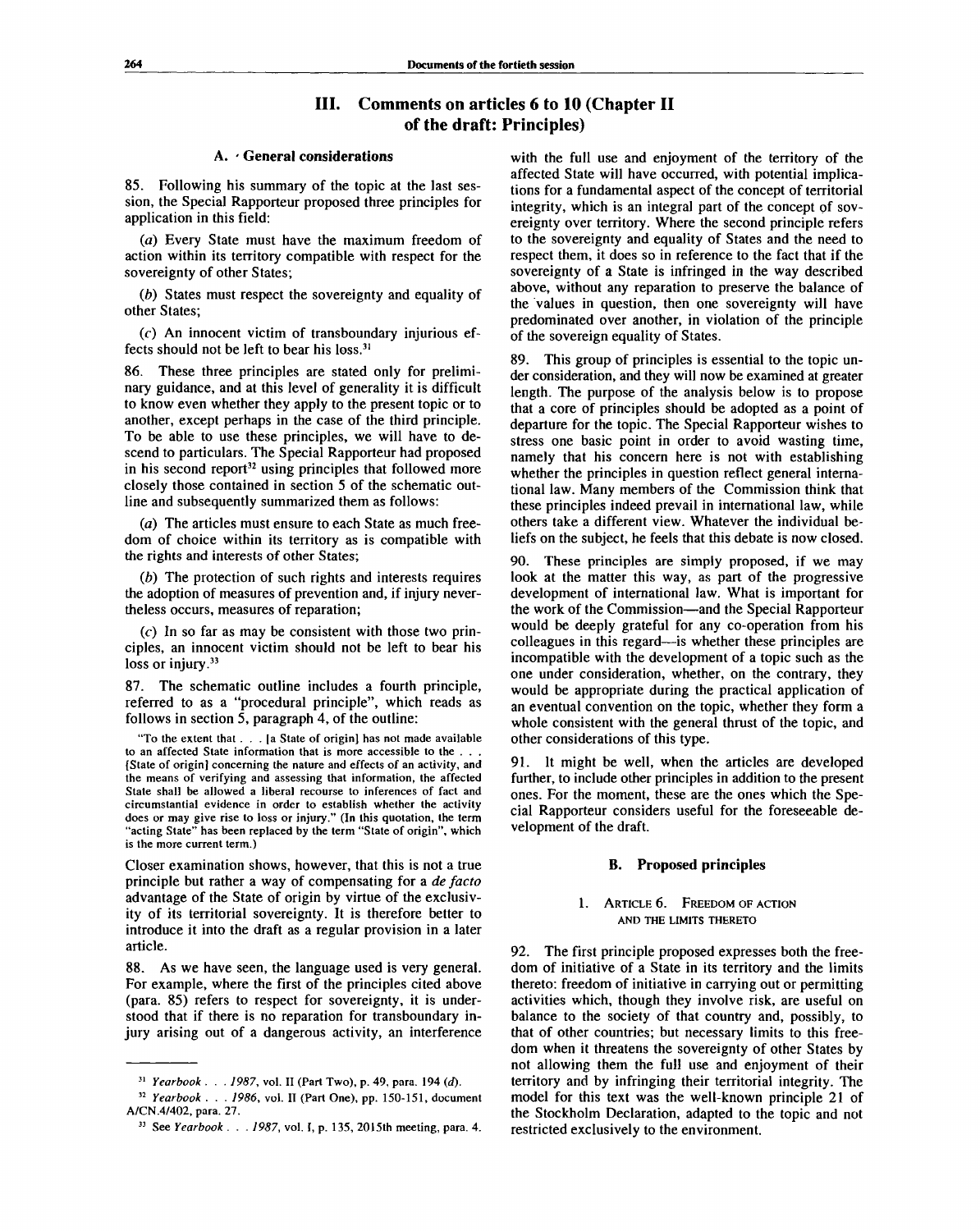93. The Special Rapporteur has preferred to refer to the protection of the "rights" rather than of the "interests" of other States. The term "interests" could introduce an element of ambiguity which would be further complicated in the countries of the Anglo-Saxon legal tradition, where the term would appear to have a range of meanings which it does not have for the majority of countries of the continental European system, not to mention other legal systems which are not so familiar to the Special Rapporteur but which are well represented on the Commission.

94. For the Special Rapporteur, an "interest" is merely something which a State wants to protect because it may represent a gain or advantage for it, or because its elimination might cause a loss or disadvantage, but which does not have legal protection. At the point where it is dealt with by a legal norm intended to protect it in some way or to compensate in some way for its loss, it should be called a right rather than an interest—a right to something which may not be as intangible as the original interest, such as in the case where a norm establishes compensation if the interest is adversely affected, but ultimately a right to something specific. The original interest, i.e. to avoid injury to person or property or adverse effects on the enjoyment of areas of the territory of the affected State, changes as soon as injury has occurred. If the parties have agreed on a régime in that respect, and the régime contains norms concerning reparation, the affected State has a right to something specific, namely reparation. If there is no agreed régime and the situation is governed by the articles of a framework treaty such as the one we are trying to draft, then there is also a legal norm which grants a subjective right to the affected State. In brief, the Special Rapporteur believes that if there is a régime that provides for compensation or for obligations of prevention whose violation has some impact on the way compensation is provided, then one can speak of certain rights of the affected State, and not of its interests, because the use of the latter term could be ambiguous.

95. In the present case, the interests of the affected State are to some extent protected by the maintenance of the intangibility of its right to reparation for any injury, which derives from its territorial sovereignty. The Special Rapporteur has some reservations about the idea that has been expressed, in connection with the present topic and others, to the effect that a State should protect the interests of another State without those interests, automatically and by virtue of the aforementioned circumstance, becoming rights. In his opinion there would have to be a choice: either one is dealing with rights or one is not. In the former case, obligations are just that—obligations. In the latter, there will be moral constraints, or constraints derived from international courtesy or some other source but not from a right.

## 2. ARTICLE 7. CO-OPERATION

96. Article 7 states the principle that States should cooperate in good faith. This principle is included because, in implementing some of the provisions of the draft, States would indeed be engaging in a form of co-operation by avoiding or minimizing risk or by minimizing injury. This is exactly the purpose of the present articles and, *a fortiori,* will be the purpose of any régimes established by States within the framework of those articles.

97. Perhaps co-operation alone does not explain or form the basis of the obligations of the draft, since the attitude of someone who refrains from causing harm to another cannot be interpreted only as co-operation when the occurrence of the harm depends on him alone. A simplistic view of the problem would lead to a categorical denial that these obligations involve any form of co-operation. Can refraining from an offence be thought of as an act of co-operation towards the "victim" who was not a victim at all?

98. In the context of the present topic, however, things cannot be seen in terms of black and white. Faced with the development of modern technology and the appearance of certain activities which involve risk but are useful to society, individuals and societies feel trapped. It is well known everywhere, especially in the developed countries, that cars will kill and mutilate a considerable number of people every year. It is no secret that oil tankers will now and then damage the beaches, fauna and flora of regions of some countries, and that statistics suggest that every once in a while the chemical industry will produce an accident that will cause serious damage. These things happen in spite of all the precautions taken, because to some extent the new products and technologies cannot be fully controlled.

99. No one believes, however, that cars, the transport of large quantities of oil or the chemical industry can be eradicated from our way of life. In the face of modern technologies, individuals and societies find themselves forced to co-operate with one another, particularly since these activities at times escape human control, and the results do not always depend on those who manage the activities. It is perhaps for this reason also that the disasters that cause transboundary injury are considered in some sense a misfortune for all.

100. Thus, co-operation is also one of the foundations of the obligations of the draft, especially the obligations "towards" a régime and the "pure" obligation of prevention. If transboundary injury occurs, however, justice and equity demand reparation, although co-operation is often observed in the assistance offered to the State of origin in mitigating the effects of the disaster. In article 7 the wording "States shall co-operate in good faith" is used, even though it seems redundant since good faith is an ingredient in all international obligations, in order to accommodate the concern expressed during the discussion at the last session that States should avoid acts which are attempts to take advantage, because of international rivalries or for any other reason, of accidents such as those envisaged in the context of the present topic. It is not intended to imply that co-operation should be free in all cases, simply that a State that is in a better position than another to provide the necessary assistance should not avoid doing so.

#### 3. ARTICLE 8. PARTICIPATION OF THE AEFECTED STATE

101. By virtue of the concept of co-operation established in article 7, States of origin should permit participation, as partners, by States exposed to a potential risk. They would thus be able to choose jointly the means for protecting the latter States from the threat. This principle would cover notification, information and the negotiation of a regime.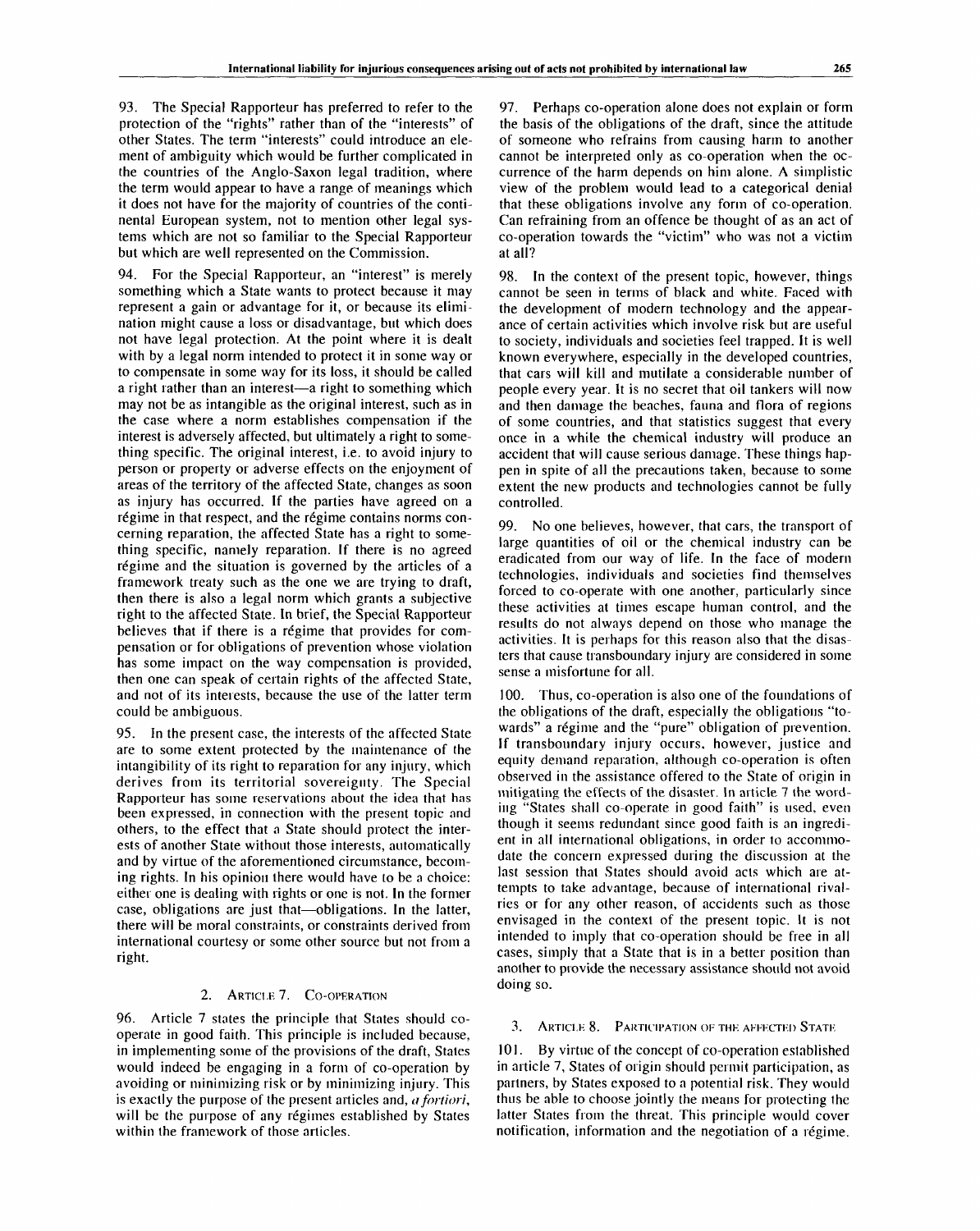The purpose of notification is to let the affected State know that there is a risk and to request its participation in the common task of establishing a régime. The information on the nature and risks of the activity would provide the affected State with the facts it would need to function as a valid partner in this endeavour, and would enable it to take any appropriate precautions. In any case, depending on whether a particular injurious event occurs, these obligations would, as we shall see, have certain consequences, such as those which, according to the current draft of the schematic outline, arise out of non-compliance with the obligation to inform: the affected State would be authorized to have recourse to inferences of fact and circumstantial evidence to establish that the activity involves risk.

102. It goes without saying that, together with this consequence, which may be regarded as a procedural consequence, other formulae would be found to ensure that noncompliance has an impact on reparation for injury, for example by eliminating some forms of compensation which might be due to the State of origin in respect of costsharing or other factors referred to in section 6 of the schematic outline. The appropriate time to consider these concepts would perhaps be when we are dealing precisely with those factors described in section 6 and the questions referred to in section 7 and will have further criteria for clarifying the concept of "injury".

#### 4. ARTICLE 9. PREVENTION

103. In order to include prevention in the topic, as repeatedly called for in the Sixth Committee of the General Assembly and in the Commission, it would be useful to establish an underlying principle. Here, the Special Rapporteur and the Commission find themselves in a quandary, because the principle in question should define the role of prevention. Should prevention be linked exclusively to reparation? Should it be autonomous and should a separate set of sanctions be applied in case of non-compliance with the provisions? Or should the concept of prevention predominate in the instrument, to the exclusion of reparation? The implications of these three questions, which appear to correspond in a general way to three views expressed in the Commission, must be examined here.

104. If prevention is linked exclusively to reparation, it is the understanding of the Special Rapporteur that the preventive effect, under a régime of liability for risk, is achieved through the conditions imposed by the regime with respect to reparation; whoever is carrying out the activity knows that he will have to compensate for injury without there being, in principle, any legal defence whatsoever, as a purely statistical operation. Naturally, he will try to take the preventive measures necessary to avoid the damage and thereby alleviate the burden of such expenses on the management of his enterprise. This is undoubtedly one of the most important by-products of causal responsibility.

105. The second possibility, which could be regarded as giving equal weight to prevention and reparation—although some members of the Commission, believing that prevention predominates, do not so consider it—would undoubtedly accept the coexistence of obligations of reparation with "mixed" autonomous obligations, i.e. obligations whose violation would set in motion the sanctions provided under general international law. Such would be the case, specifically, of the obligations to notify, inform or negotiate a regime.

106. Lastly, an apparently isolated voice, which perhaps represents a trend of opinion, has expressed a decided preference for an instrument that would embody only norms of prevention.

107. The second of the three possibilities, i.e. the autonomy of the "mixed" obligations to notify, inform and negotiate, has already been analysed in previous reports. These obligations are considered autonomous precisely because they appear to have an established place in general international law.

108. It would be different with the "pure" obligation of prevention, i.e. that of the State of origin to take—in the absence of a régime—reasonable, unilateral precautions to avoid or minimize injury; this obligation appears to be not autonomous but directly linked to the injury. The Special Rapporteur feels that it would be useful to refer to paragraphs 64 to 67 of his second report<sup>34</sup> in order to understand the points being considered here. In brief, the effect of this obligation would arise only if injury occurred and might have an impact on the effects of compensation to the extent specified in the draft.

109. However, if this régime is also extended to "mixed" obligations, some of the objections that have been made would disappear. These objections were to the effect that such obligations would introduce into the topic an element of responsibility for wrongfulness, since the fact that they are obligations of conduct means that their violation would automatically entail wrongfulness and perhaps set in motion one of the sanctions laid down in part 2 of the draft articles on State responsibility for wrongful acts.

110. These objections, apart from their theoretical character, may reflect fears about superimposing a régime of wrongfulness on a régime of causal responsibility in the same instrument, because those who object feel that too much importance would thus be attached to prevention as compared to reparation, thereby unbalancing and even distorting the regime. Perhaps there are other important, practical reasons, including the fear that obligations of conduct in the initial phases of any activity place unacceptable limits on freedom of initiative in the territory of the State of origin, and that the territorial sovereignty of the affected State would thus take precedence over that of the State of origin, with the establishment of a virtual veto against the conduct of useful activities in its territory.

111. This position should be expressed in an article that would follow those presented here, so that the obligations referred to in the draft will be linked to the occurrence of injury. The Special Rapporteur feels that this would be an acceptable solution if the Commission agrees to it.

#### 5. ARTICLE 10. REPARATION

112. Another proposed principle would be one concerning reparation. This principle would prevail, naturally, if there were no agreed treaty régime between the State of

<sup>14</sup>  *Yearbook . . . 1986,* vol. II (Part One), pp. 160-161, document A/CN.4/402.